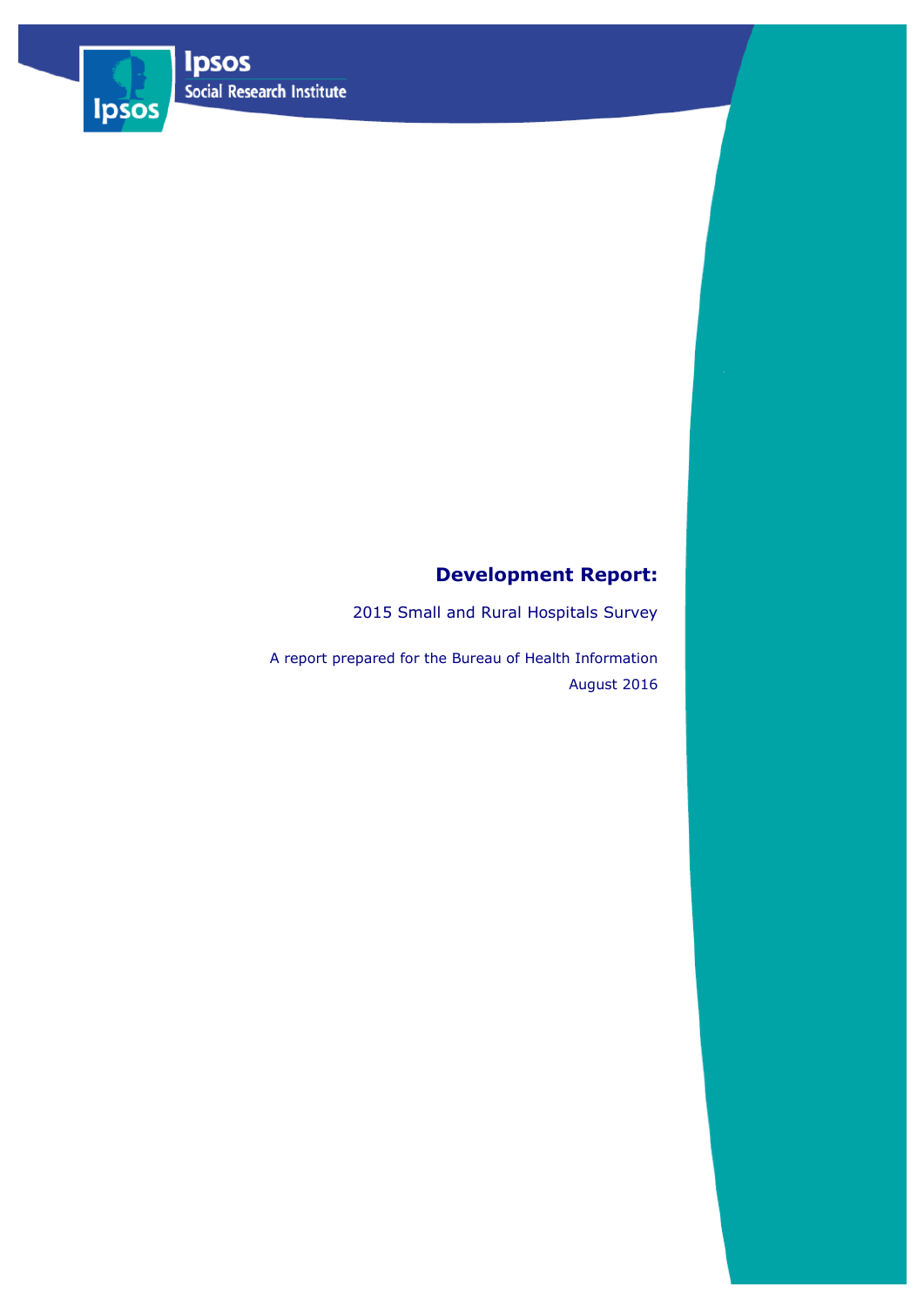## **Contact details**

BUREAU OF HEALTH INFORMATION Level 11, Sage Building 67 Albert Avenue Chatswood NSW 2067 Australia Telephone: +61 2 9464 4444 [bhi.nsw.gov.au](http://bhi.nsw.gov.au/)

IPSOS SOCIAL RESEARCH INSTITUTE Level 13, 168 Walker St North Sydney NSW 2060 Australia Telephone: +61 2 9900 5100 <http://ipsos.com.au/> Ipsos SRI project reference: 11-043092 Ipsos SRI project contacts: Andy Cubie, Jessica Elgood and Robert McPhedran

This work is copyright. It may be reproduced in whole or in part for study or training purposes subject to the inclusion of an acknowledgement of the source. It may not be reproduced for commercial usage or sale. Reproduction for purposes other than those indicated above requires written permission from the **Bureau of Health Information, Level 11, Sage Building, Chatswood, NSW 2067.** Copyright Bureau of Health Information 2016.

Suggested citation:

Ipsos Social Research Institute. Development Report: Small and Rural Hospitals Survey. Sydney (NSW); 2016.

Please note that there is the potential for minor revisions of data in this report. Please check the online version at **bhi.nsw.gov.au** for any amendments.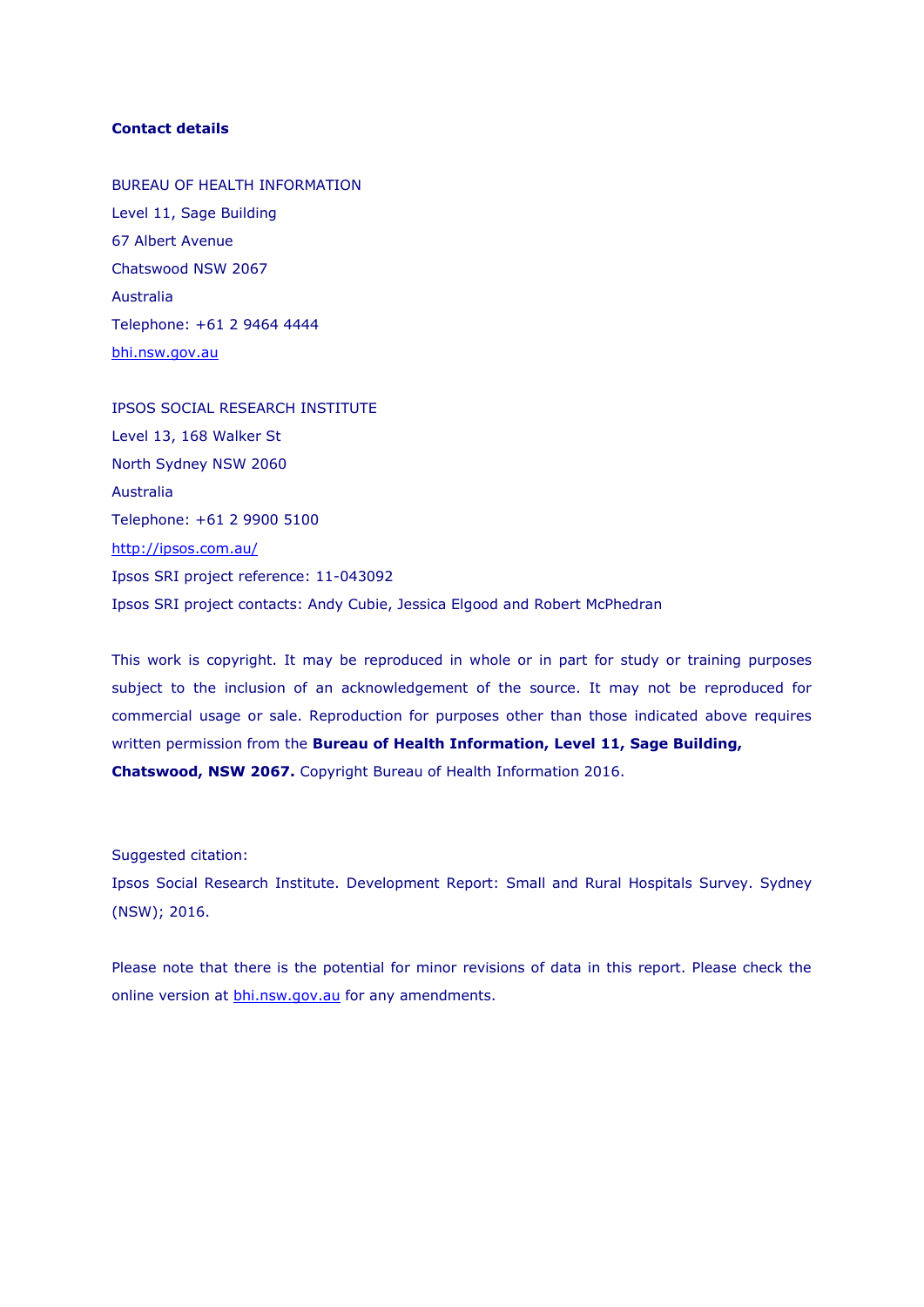# **TABLE OF CONTENTS**

|                                        |     | 1. Introduction |   |
|----------------------------------------|-----|-----------------|---|
|                                        |     | 2. Methodology  | 3 |
| 3.                                     |     | <b>Findings</b> |   |
| 3.1                                    |     |                 |   |
|                                        | 3.2 |                 |   |
| 3.3                                    |     |                 |   |
| <b>Questionnaire development</b><br>4. |     |                 |   |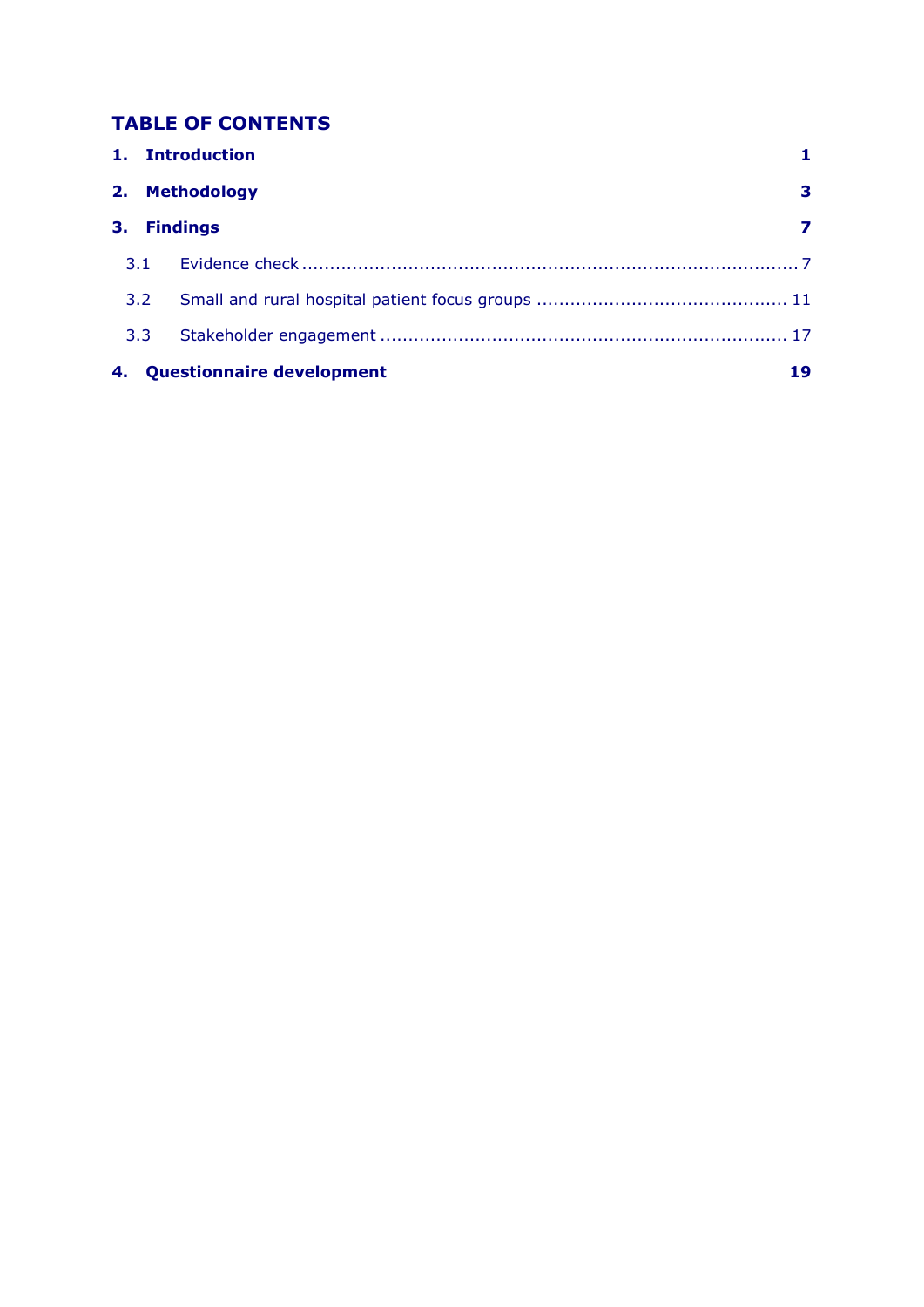## <span id="page-3-0"></span>**1. INTRODUCTION**

The NSW Patient Survey Program (the Survey Program) is a suite of surveys that collects information on the experiences of patients receiving care in public hospitals and other public healthcare facilities across New South Wales (NSW). The purpose of the Survey Program, which commenced in 2007, is to report on patients' experiences and perceptions of care in NSW public hospitals and public healthcare facilities so that:

- Hospital performance is readily available to the general public; and
- Health services and policy makers can identify strengths and opportunities for improvement, to assist them to provide safe, quality care.

The following principles underpin the Survey Program:

- Participation is voluntary
- Confidentiality of patients' personal information is assured
- Questionnaires are informed by evidence
- Information collected is reliable, comparable and relevant
- Reporting methods are open and transparent
- Information reported is impartial, easily understood and useful.

The Bureau of Health Information (BHI) currently manages the Survey Program. BHI was established by the NSW Government to independently report on the performance of the public health system in NSW, including the healthcare experiences of patients. In 2012, Ipsos Social Research Institute (Ipsos SRI) was contracted by NSW Health to develop and administer a new suite of surveys for the Survey Program.

The redevelopment was designed to ensure that the content of the surveys and any new surveys are specifically tailored to the NSW healthcare environment (the surveys used from 2007-2011 were originally developed by NRC Picker for use in the United States). Where relevant, the questionnaires include a set of core, common questions. These core questions have been tested in the Adult Admitted Patient Survey, the first of the suite to be developed, on behalf of the National Health Information Standards and Statistics Committee's Patient Experience Information Development Working Group (PEIDWG).

During the period the Survey Program was managed by the NSW Government, the surveys were sent to patients from all health facilities across NSW. However, the results for some facilities were never reported, due to the small number of respondents. When the program was redeveloped, BHI and the Strategic Advisory Committee for the Survey Program agreed to boost sample numbers where possible. They also decided to exclude smaller hospitals from the main surveys including the Adult Admitted Patient Survey, the Emergency Department Survey, the Admitted Children and Young Patient Survey and the Outpatient Survey.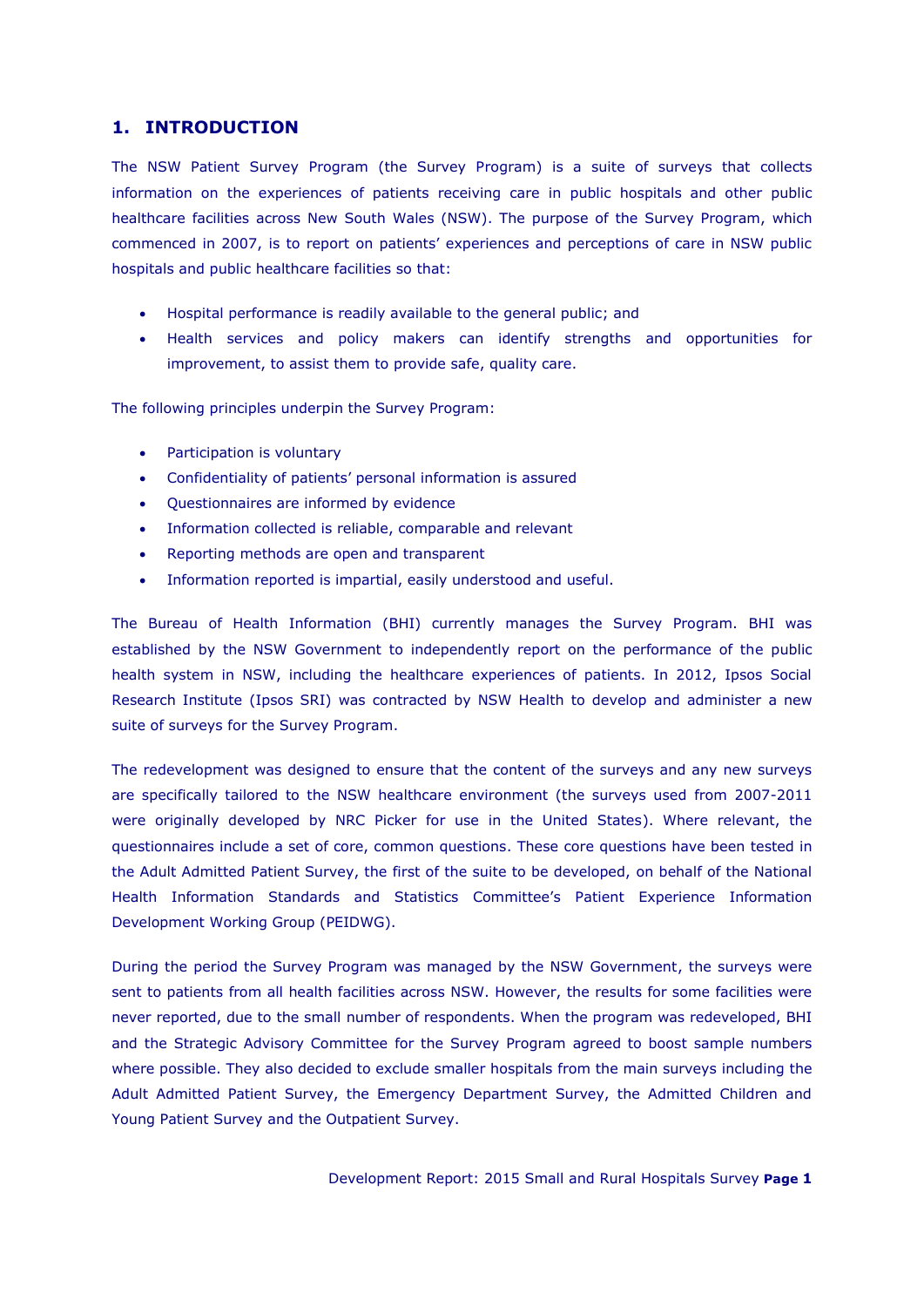A program of research informed the most appropriate way to develop the Small and Rural Hospitals Survey (SRHS). The aims and objectives of the research were to ensure that the SRHS adequately captures and provides feedback on the aspects of care that:

- Are relevant to the current policy context
- Are important to NSW patients
- Will be useful to NSW health services and policy makers.

This report describes the research process undertaken to develop the SRHS. The first chapters of this report summarise the information collated at each stage of the developmental process, resulting in a list of potential question areas. The final chapter documents how these potential question areas were prioritised and translated into the final questionnaire.

The results of the survey will be fed back to the NSW Government and public healthcare facilities to inform service improvement, and released to the public.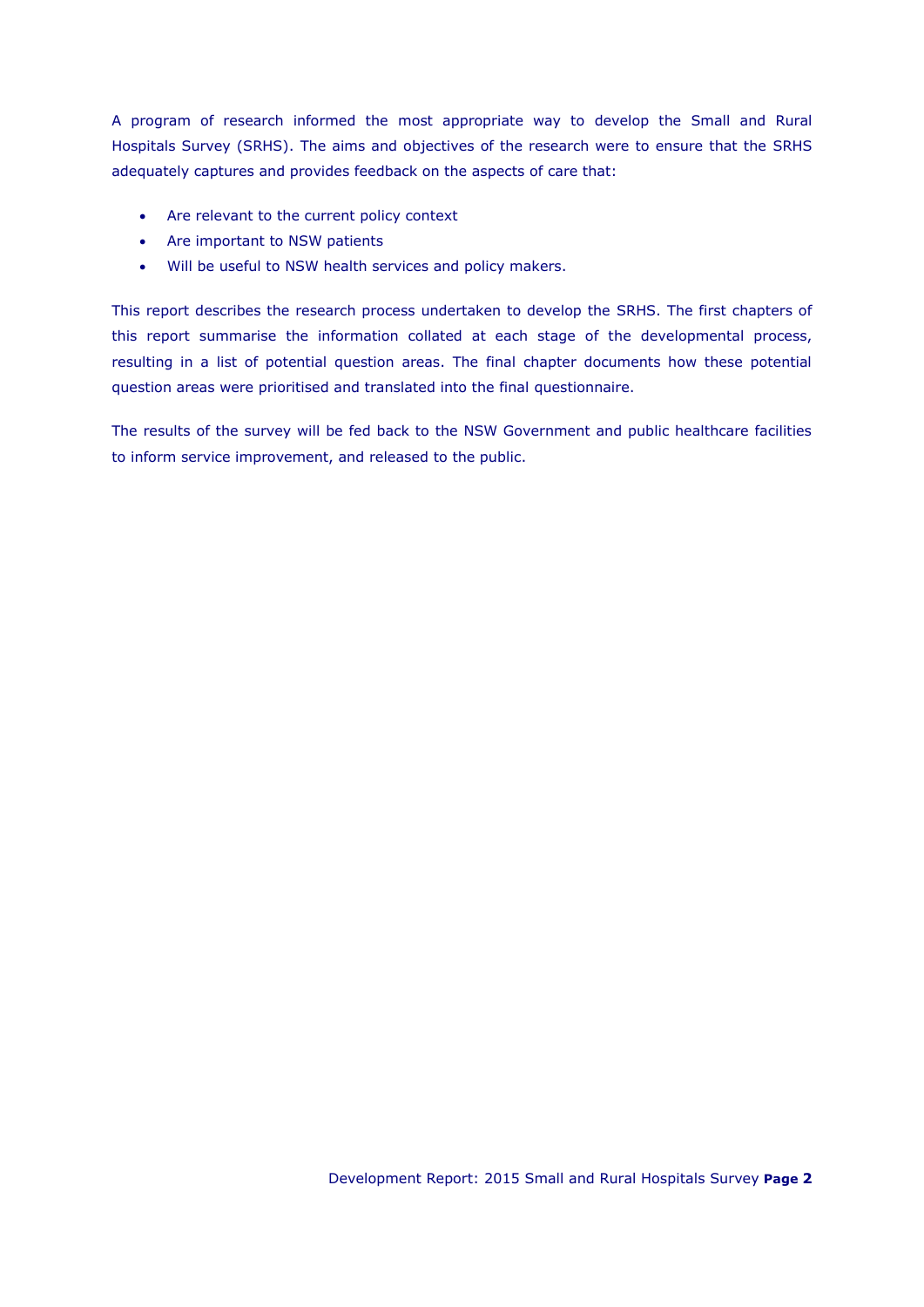## <span id="page-5-0"></span>**2. METHODOLOGY**

The development process comprised:

- 1. An evidence check to identify appropriate methods for collecting patient experience information in smaller facilities
- 2. Focus groups with small and rural hospital patients
- 3. Stakeholder engagement
- 4. Two rounds of cognitive testing
- 5. Extensive discussion between the development teams at BHI and Ipsos Social Research Institute (Ipsos SRI).

The following diagram illustrates the questionnaire development process (Figure 1).

## **Figure 1: Questionnaire development process**

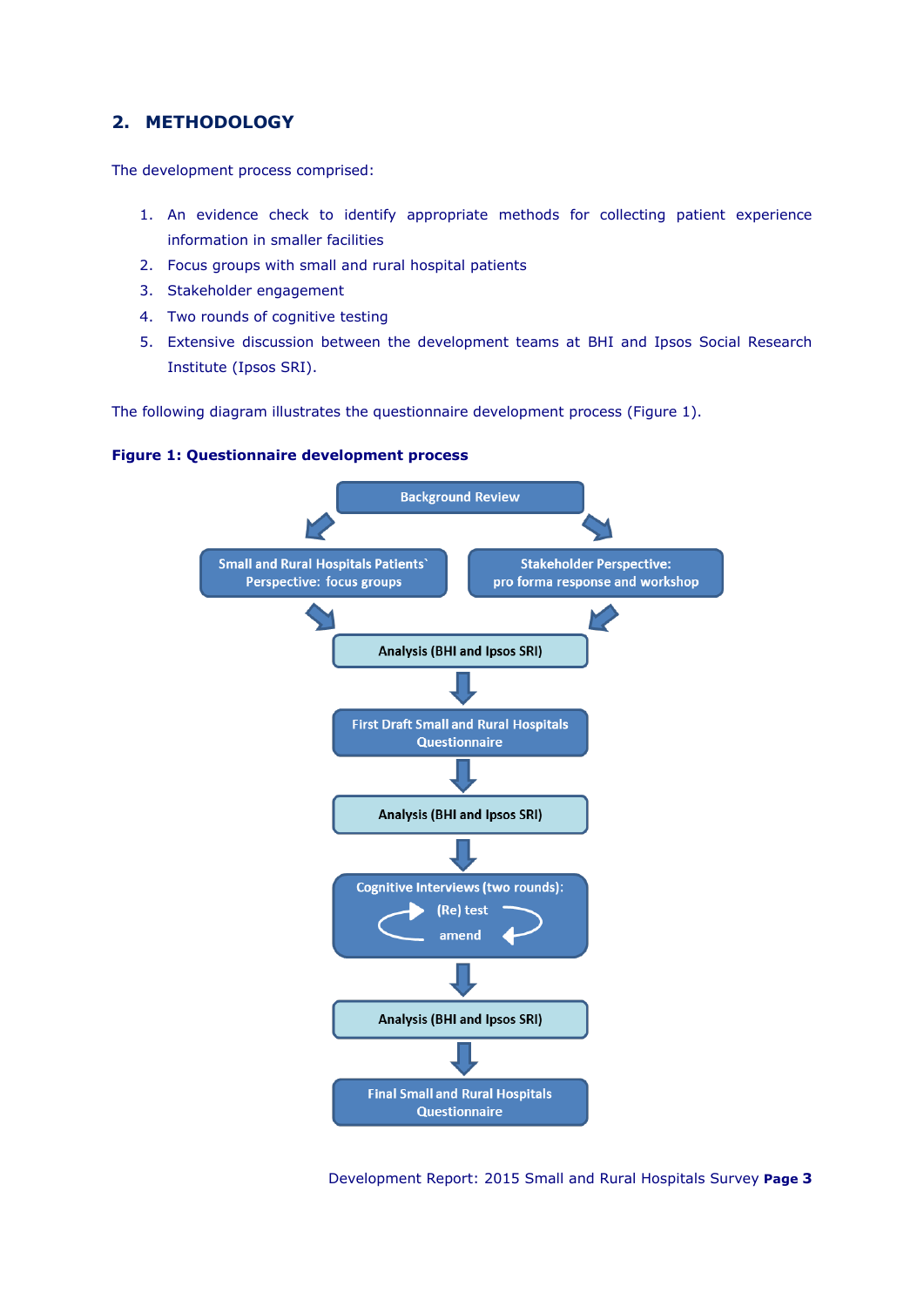#### **Evidence check**

In 2014, BHI commissioned an evidence check to identify appropriate methods for collecting patient experience information in smaller hospitals. The evidence check was conducted at the beginning of the survey development process to inform the scope, questionnaire design and sampling strategies to be used. More detail on the evidence check and the key findings are presented later in this document.

#### **Patient focus groups**

Patient focus groups were conducted in order to understand the range of experience of patients attending small and rural hospitals in NSW and, in particular, the aspects that were most important in creating a positive or negative hospital experience from the patient perspective. These topics were then collated with the findings from the other phases of the research before being reviewed by BHI and Ipsos SRI for potential inclusion in the questionnaire.

Four focus group discussions were conducted with adults who had been admitted to small and rural hospitals (peer groups F3, D1a and D1b) within the previous 12 months (36 participants in total), using a quota controlled sampling strategy to allow for a range of patients' views to be accounted for. The design matrix is appended (Appendix A). The focus groups were conducted between the 8<sup>th</sup>-9<sup>th</sup> October 2014.

The four specific locations were selected because of their varying size, and distance from larger health facilities. Their populations varied between 1,100 and 6,000.

Two focus groups were conducted with patients aged 17-45 years and two with patients aged 45 or more years. Two patients who had delivered a baby within the last year were recruited for each of the younger groups so that the discussion could also cover experience of maternity facilities in these areas.

A discussion guide was developed to ensure that key stages in the patient journey were discussed; from accessing primary care, arrival at the emergency department or referral, treatment, possible transfer to a larger facility, through to discharge. Prompting was used only if key issues were not spontaneously raised. The discussion guide used in the focus groups is appended (Appendix B). Each group was audio recorded in order to facilitate analysis and to provide verbatim comments.

An analysis session was conducted to establish common themes and points of difference between the four groups. This was followed by further analysis of moderator notes to provide a summary of the elements of the patient experience considered most important from the patient perspective.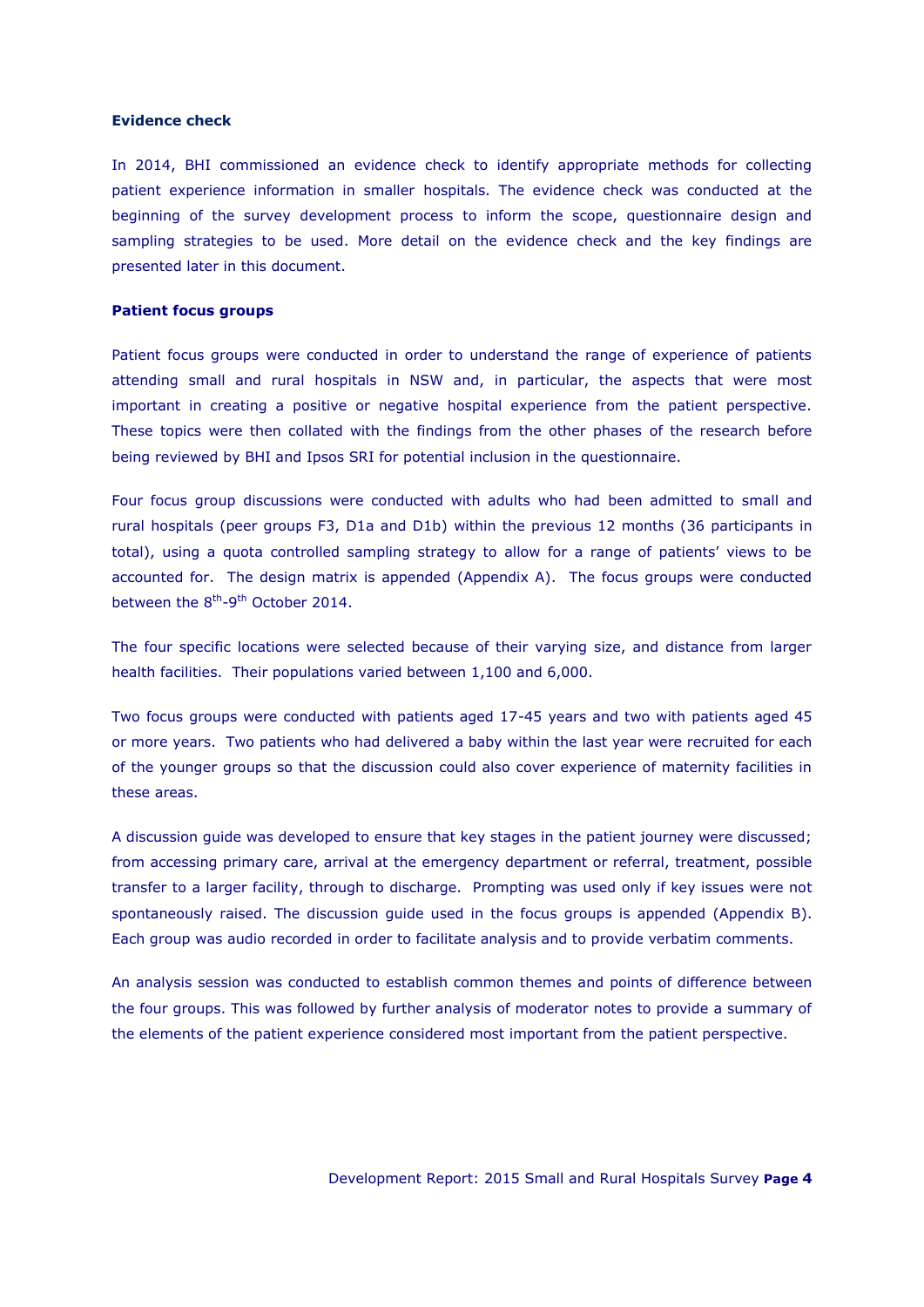#### **Stakeholder engagement**

In September 2014, 51 stakeholders were sent a pro forma inviting them to submit the content they thought was suitable for inclusion in the questionnaire (see Appendix C). The stakeholder list was compiled by BHI and is included in Appendix C.

The pro forma contained the following fields: aspect of care or question topic; reason for interest in this area; whether the question applied to a sub-set of patients; how the data would be used; and suggested question phrasing. The contact email was sent by BHI and is appended (Appendix D). The pro forma was out in the field for a total of three weeks (a reminder was sent out to all those on the stakeholder list who hadn't replied halfway through the consultation period). It was completed by 11 contributors, including representatives from:

- Agency for Clinical Innovation (ACI)
- Far West LHD
- Hunter New England LHD
- Northern NSW LHD
- Southern NSW LHD
- Western NSW LHD
- NSW Kids and Families
- NSW Ministry of Health

This exercise was followed up in November 2014 with a workshop in which the project Advisory Committee - including representatives from Murrumbidgee LHD, Western NSW LHD, Rural Health Executive Network, HETI, ACI and the Ministry of Health - were invited to further refine the content for the questionnaire along with BHI and Ipsos SRI. BHI analysed the pro forma responses and feedback from the workshop. Relevance to patients and information on how the data would be used were both taken into account during the subsequent prioritisation process and questionnaire design.

The question areas indicated by the stakeholder consultation and workshop were eventually collated with those identified from the other developmental phases of the research to create a comprehensive list of potential question areas for the SRHS, which took into account the perspective of patients, parents/carers of patients and other stakeholders.

References to stakeholders within this report refer to ideas and comments put forward by one or more of the consulted stakeholders and workshop attendees, but are not necessarily the views of all, or a majority, of them.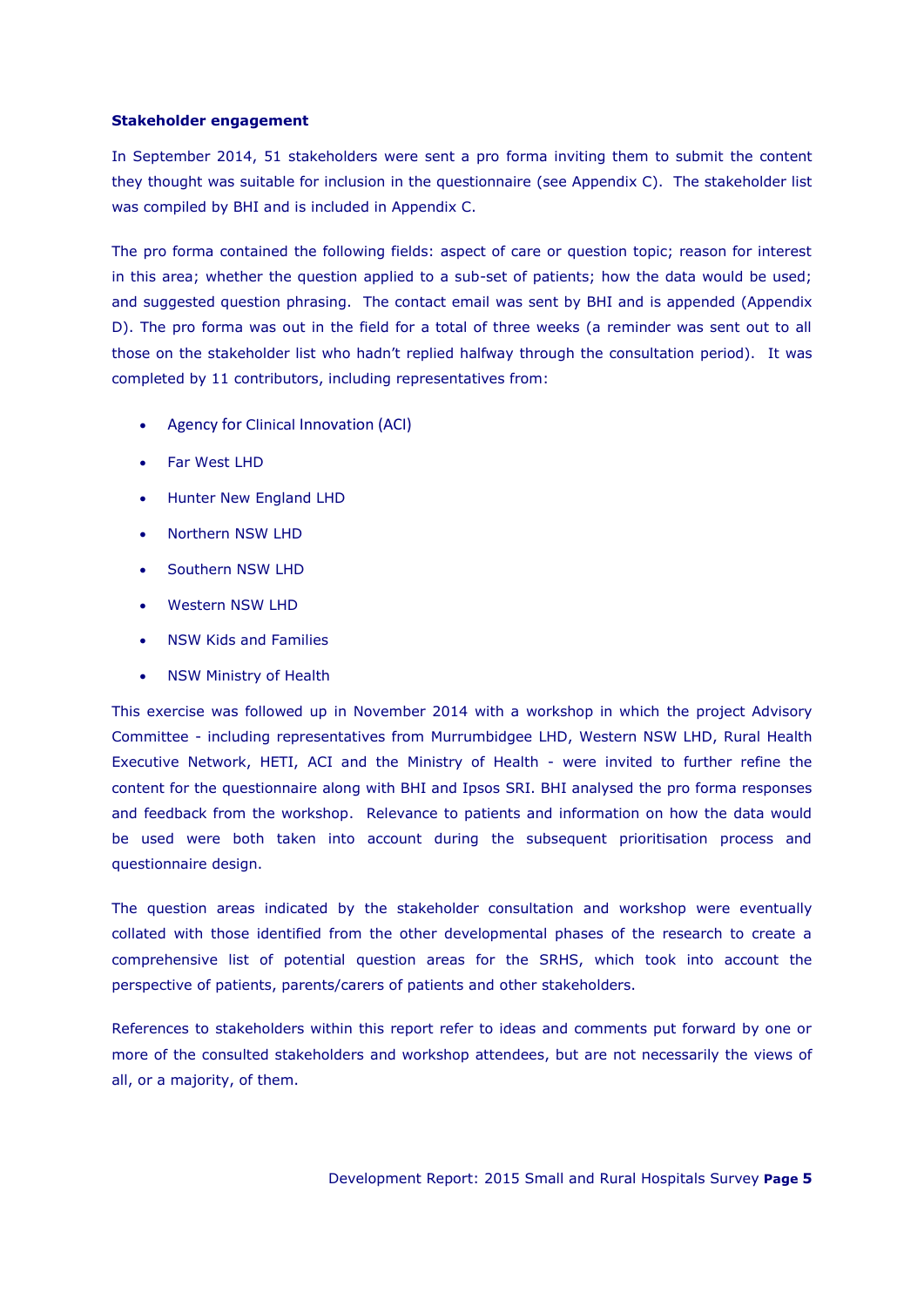#### **Cognitive interviews**

Two rounds of cognitive interviews were conducted with NSW patients who had attended small or rural hospitals and/or their parents/carers in order to investigate how they interpreted and responded to the first draft of the questionnaire. This was performed to: ensure questionnaire validity (i.e. that questions were understood, consistently interpreted and measured what they were intended to measure); ensure that respondents were able to follow the questionnaire routing instructions; ensure that they understood the cover letter; and as a final opportunity to confirm that individual questions were relevant to respondents and that no crucial question areas were missing (from the respondent's perspective).

Questions identified as problematic in these interviews were redrafted and presented to patients in the subsequent round of the cognitive interviews, or removed altogether. The second round of cognitive interviews was conducted to test refinements to the questionnaire, along with the layout of the printed questionnaire and the other materials to be sent with the survey (i.e. accompanying letter and language information sheet).

The interviews were conducted among a wide range of patients from rural and regional areas. Quotas were set to ensure representation of a range of participants in terms of age and whether they had an emergency or a planned admission.

A total of 12 cognitive interviews were conducted between the  $9^{th}$ -24<sup>th</sup> February 2015. The profile of participants in each round can be found in Appendix E. Each interview was audio recorded and cover notes prepared by Ipsos SRI consultants to facilitate analysis. The discussion guides used in the cognitive interviews can be found in Appendix F.

#### **Analysis sessions involving Ipsos SRI and BHI**

Throughout the development process, BHI and Ipsos SRI teams were in regular contact. This involved ad-hoc discussions, as well as a series of meetings held at the key stages of the development, including after:

- Completion of the patient focus groups and stakeholder consultation
- Each round of cognitive testing
- Each substantial redraft of the questionnaire.

At each meeting, questionnaire inclusions and exclusions were discussed, with decisions made in light of the results of the development components, BHI's expert knowledge of the NSW healthcare system, data analysis and reporting needs and Ipsos SRI's research expertise. Further, upon the drafting of the penultimate version, the questionnaire was presented to BHI's Strategic Advisory Committee (SAC) for final review. Feedback from the SAC was subsequently incorporated into the final version of the questionnaire.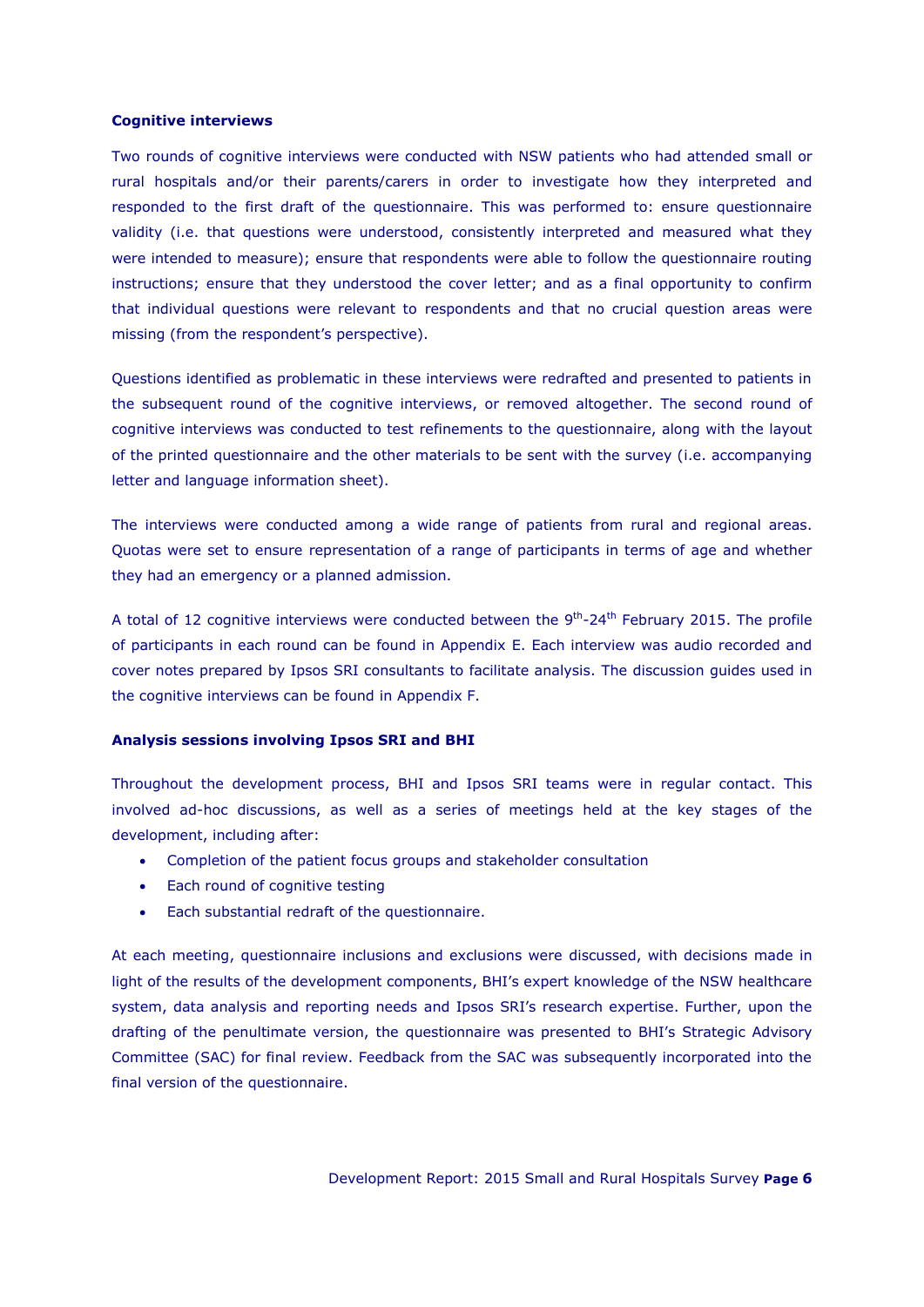## <span id="page-9-1"></span><span id="page-9-0"></span>3. **FINDINGS**

-

## **3.1 Evidence check**

In 2014, BHI commissioned an evidence check to identify appropriate methods for collecting patient experience information in smaller hospitals<sup>I</sup>. The questions specified for the review were:

- 1. What survey methods are currently used to assess patient experience in small health facilities?
- 2. How are survey methods most effectively used for assessing patient experience in small health facilities settings?
- 3. Which other measurement methods are currently used in assessing patient experience in small health facilities settings?
- 4. What are the domains of patient experience that have been measured in small health facilities settings?

### **Summary of Australian approaches to measuring patient experience in small facilities**

Very little information was available from Australian organisations, including state and territory health departments, towards the questions of the current evidence check. The main approach to measuring patient experience in small facilities mentioned by individuals or found in relevant reports/websites was to survey all patients within a facility (i.e. census) rather than selecting a sample. Also note that at the time of the review, the Victorian Health Department was considering the use of hand held survey devices in small facilities to enhance participation and also to supplement the Victorian Healthcare Experience Survey (VHES) approach to ensure that these facilities are obtaining feedback on their performance.

The approach used by the Northern Territory is also worth noting, which is to undertake face to face interviews rather than a mail survey. While this is primarily aimed at obtaining patient experience information from people whose first language may not be English, and obtaining patient experience in a more culturally appropriate way, it also assists in obtaining higher response rates.

<sup>&</sup>lt;sup>I</sup> Mazevska D, Pearse J. Surveying patient experiences at smaller facilities: an Evidence Check rapid review brokered by the Sax Institute (www.saxinstitute.org.au) for the Bureau of Health Information, 2014.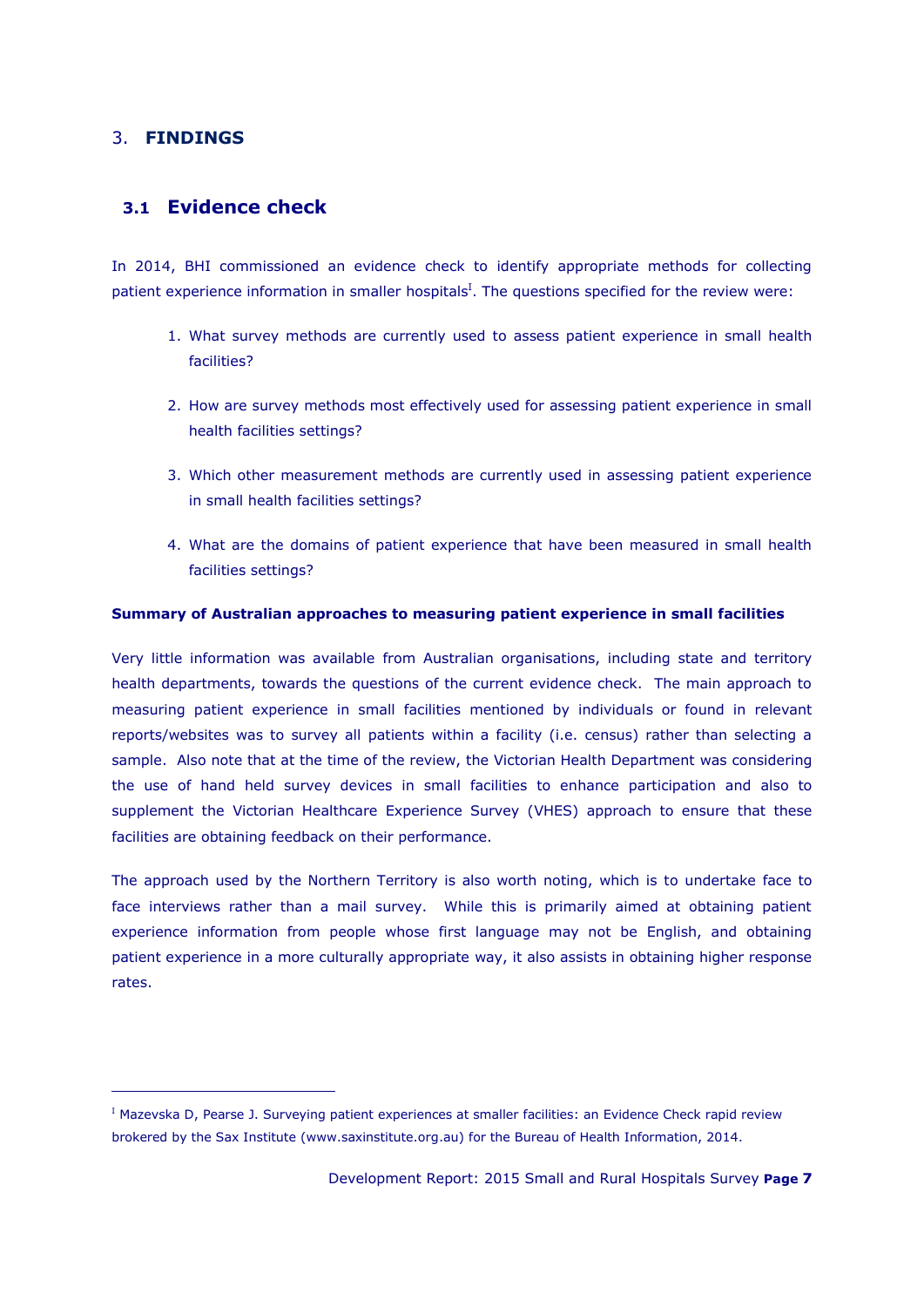### **Summary of international approaches to measuring patient experience in small facilities**

A review of websites and contacts with key international organisations with a role in patient experience identified three key strategies for achieving minimum numbers of completed patient experience surveys for statistical robustness:

- 1. Use of a census rather than sampling
- 2. Techniques to boost response rates, such as publicising the survey to patients and staff, making the survey available in multiple languages (or offering an interpreter service), and strategies to reach those that are difficult to reach (e.g. day and evening calls for people who may work shifts).

#### **Results from scholarly literature**

No articles specifically relating to the research questions were found during the review. The articles with a specific focus on patient experience and facility size investigated the relationship between these two factors rather than commenting on any methodological issues regarding obtaining patient experience information from patients attending smaller facilities.

Overall, the literature in this area seems to focus on differences in patients' perceived quality of care (as measured through patient experience surveys) based on two factors: the characteristics of the hospitals and the characteristics of the patients treated. Apart from size, other characteristics of hospitals studied were location (rural versus metropolitan/ urban) and teaching status. In terms of patient characteristics, age, education level and health status were studied.

#### **Summary of findings**

This evidence check began with four questions. These questions and a summary of the findings are outlined below.

The first question was *"How are survey methods currently used to assess patient experience in small health facilities?"*

The closest related information drawn from the evidence check is that most of the international systems and some of the jurisdictional-based approaches in Australia use a census approach to sampling for facilities where the sample size for a period is not expected to be sufficiently large enough to draw statistically viable results.

Also, studies analysing patient experience data from general practice and/or individual physicians identify three strategies for reducing the sample size needed to get reliable estimates for comparison between practices/ physicians: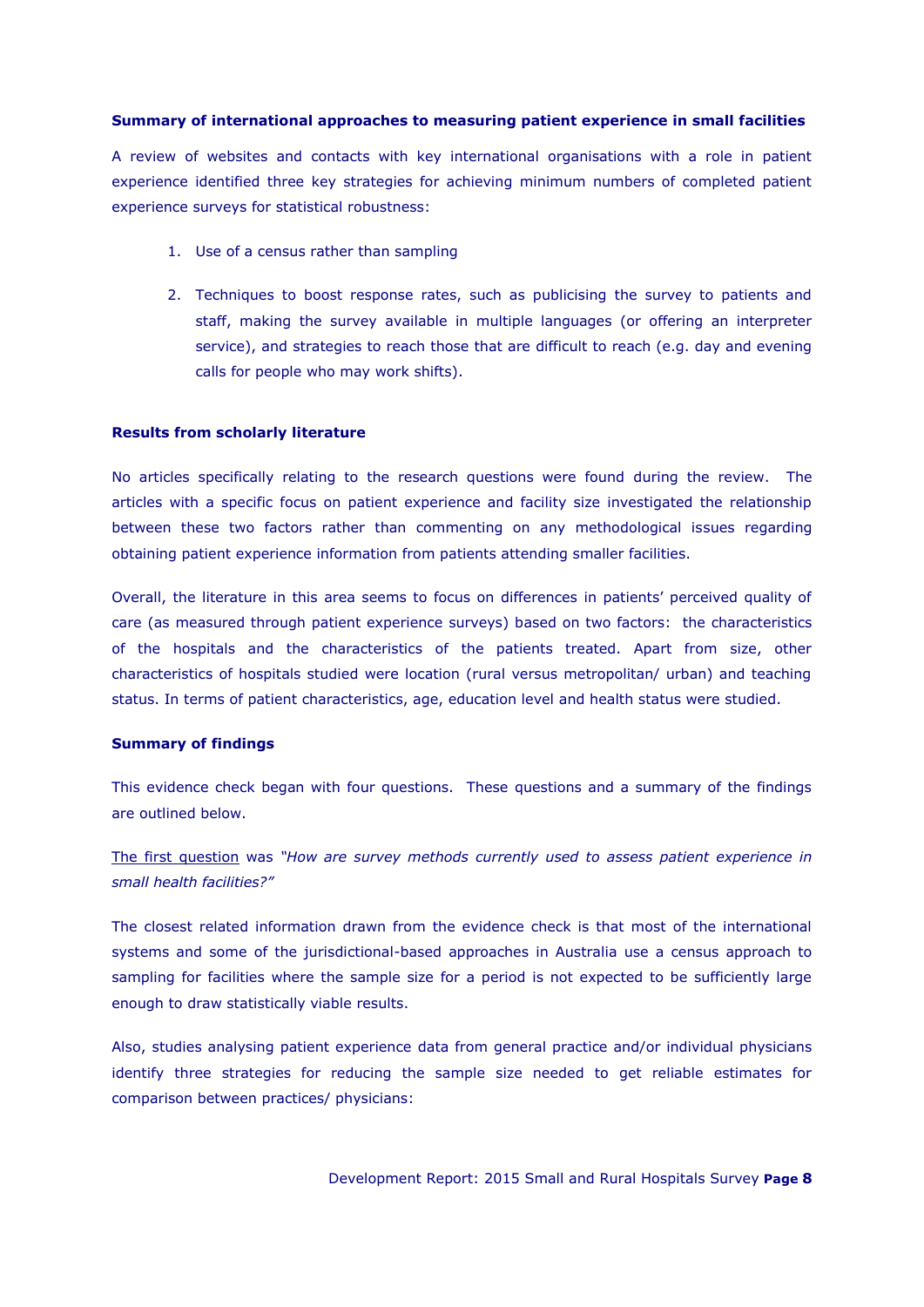- 1. Ensuring the reliability of individual questions. Questions which are not reliable need to be responded to by a larger number of people for statistical viability
- 2. Using composite measures to increase the reliability of some measures
- 3. Pooling data over a longer period of time. (This was mentioned in relation to data from sub-populations where responses are too low for reporting in each round, but could also be used for whole facilities and/ or for specific questions where responses are not sufficiently large for reliable comparisons.)

The second question was *"How are survey methods most effectively used for assessing patient experience in small health facilities settings?"*

No articles were found that answered this question specifically in relation to small facilities. Generally, literature on the superiority of one administration mode over another is mixed, potentially reflecting differences over time. While the literature has consistently shown mixed methods of survey administration to yield the greatest response rates, responses using different approaches are potentially biased and would require adjustment of results to make them comparable across modes. However, deriving factors for such an adjustment is a resource intensive undertaking.

Other methods that may assist in increasing response rates specifically for patient experience surveys are: making the surveys available in multiple languages and/ or providing access to an interpreter service for completion of the survey, making contact with patients about the survey prior to their discharge from hospital (including ensuring that their correct contact information is on the database), and publicising the survey to both patients and staff. Some of the strategies for increasing response rates to questionnaires generally (i.e. not specifically patient experience questionnaires) are pre-notification, follow up contact, shorter questionnaires and providing a second copy of the questionnaire at follow up.

The third question was *"Which other measurement methods are currently used in assessing patient experience in small health facilities settings?"*

There was no specific literature found on other measurement methods for assessing patient experience specifically in small health facilities. However, there is a body of literature on a range of other available approaches for eliciting patient experience information which may be relevant to small facilities.

The final question was *"What are the domains of patient experience that have been measured in small health facilities settings?"*

None of the patient experience tools/systems used by the major health systems around the world or Australia mentioned measuring a different set of domains of patient experience for patients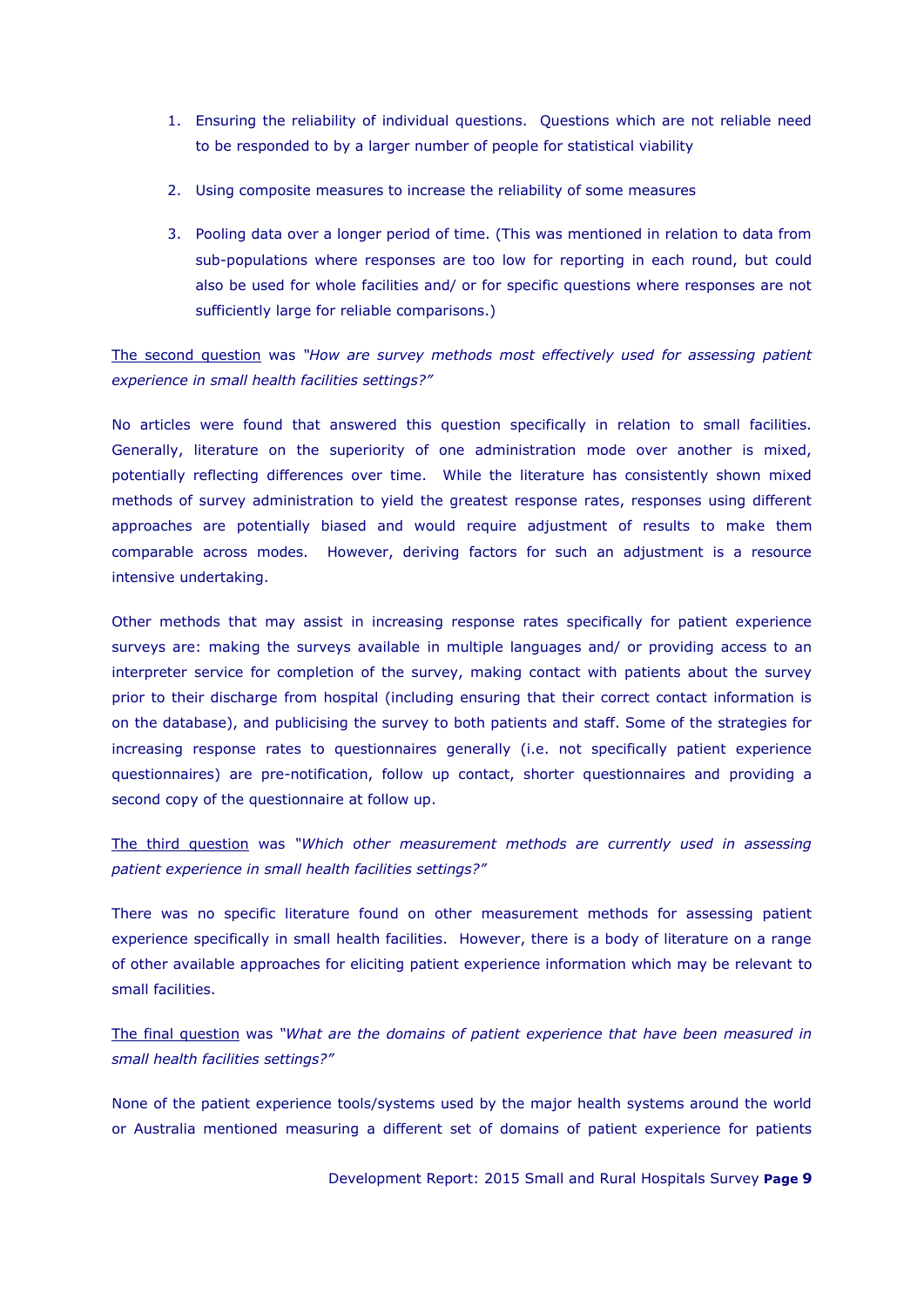seen in smaller facilities. Where patient experience surveys are standardised across a state/ territory or a country, the same survey applies to all facilities within scope, and no restrictions to scope on the basis of size were mentioned.

Overall, the information gleaned from the literature for the evidence check was limited. However, it provided some suggestions on strategies to increase the sample size and improve response rates of survey based approaches for eliciting information from patients about their experience with hospitals. These are:

- Use of census rather than sampling
- Strategies to improve response rates, namely:
	- o Making surveys available in multiple languages (although it is noted BHI already offers an interpreter service to assist patients who may have difficulties in responding to the survey in English)
	- o Informing patients about the survey prior to their leaving hospital
	- o Publicising the survey amongst patients and staff.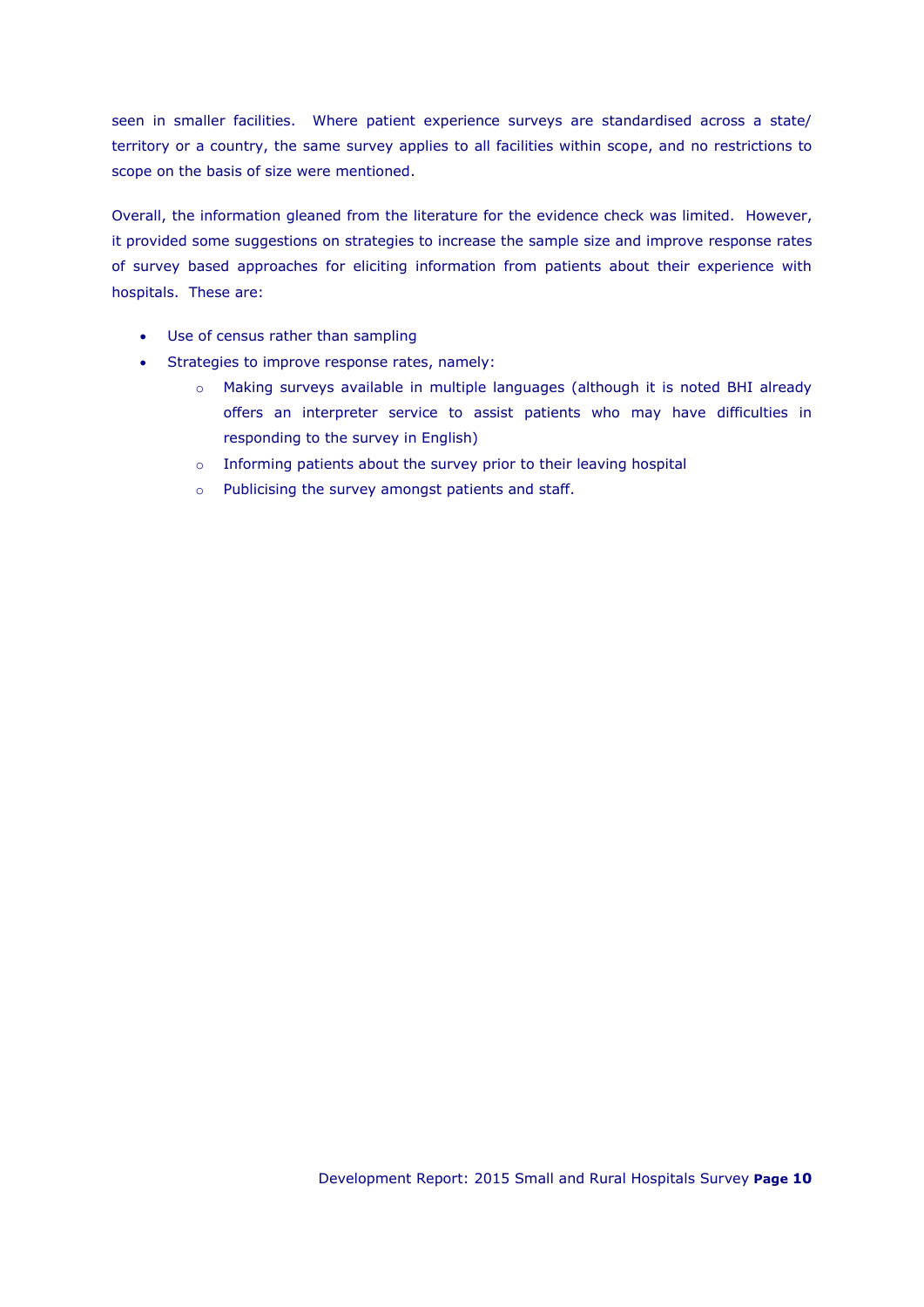## <span id="page-13-0"></span>**3.2 Small and rural hospital patient focus groups**

#### **General perceptions of healthcare in rural areas**

Patients understood that by living in regional and rural areas, the positive lifestyle aspects of such localities also brought with them certain drawbacks in terms of access to services, such as health care. Overall, they were broadly positive about the healthcare they received and were particularly positive about the healthcare professionals they interacted with. Given the smaller nature of these communities, the health professionals generally lived within the community they served, were often referred to on a first name basis, and were well known to the patients. Patients' concerns mostly focused around issues related to access to care, and were generally seen as a counterbalance to the many other benefits of living in these communities – namely, the sense of belonging to a strong community, where individuals knew and 'looked out' for one another, a more relaxed pace of life and proximity to the bush. While patients were broadly positive about living in these locations, and the quality of public services, the topic that stood out for criticism was the lack of provision of public transport, which impacted on access to healthcare.

Some patients made use of the local pharmacists as a preliminary line of care, rather than going directly to the GP – others did not. Those that did not consult the pharmacist tended to see them as a provider of medicine, not of health advice or care.

#### **Access to healthcare**

In three of the four locations, access to primary care was straight forward and easy. In marked contrast to the other locations, access to a GP was a major concern in one location. It was perceived that there were limited appointments available for pre-booking, and patients felt that older people with on-going medical conditions were booking these in advance, making it difficult for others to see a GP when needed. They were left with the option of making an 'on the day' appointment, which meant a call to the GP surgery at the beginning of the day, in the hope of getting one of these limited appointments, or the prospect of turning up at the surgery and potentially waiting for hours to be seen. Neither of these routes was seen as acceptable to patients, who were busy either with caring responsibilities or work. Some were aware of an app that would tell them when a GP may have a free appointment within their area but this could still mean up to an hours' drive to get to a surgery in a nearby town.

In these locations, there was generally little choice of GP to attend, and while patients were very positive about the care received from these health professionals, they were critical of not being able to access healthcare with bulk billing. Younger patients were particularly concerned about this, and as a consequence, patients reported presenting to the ED rather than the GP, to save money.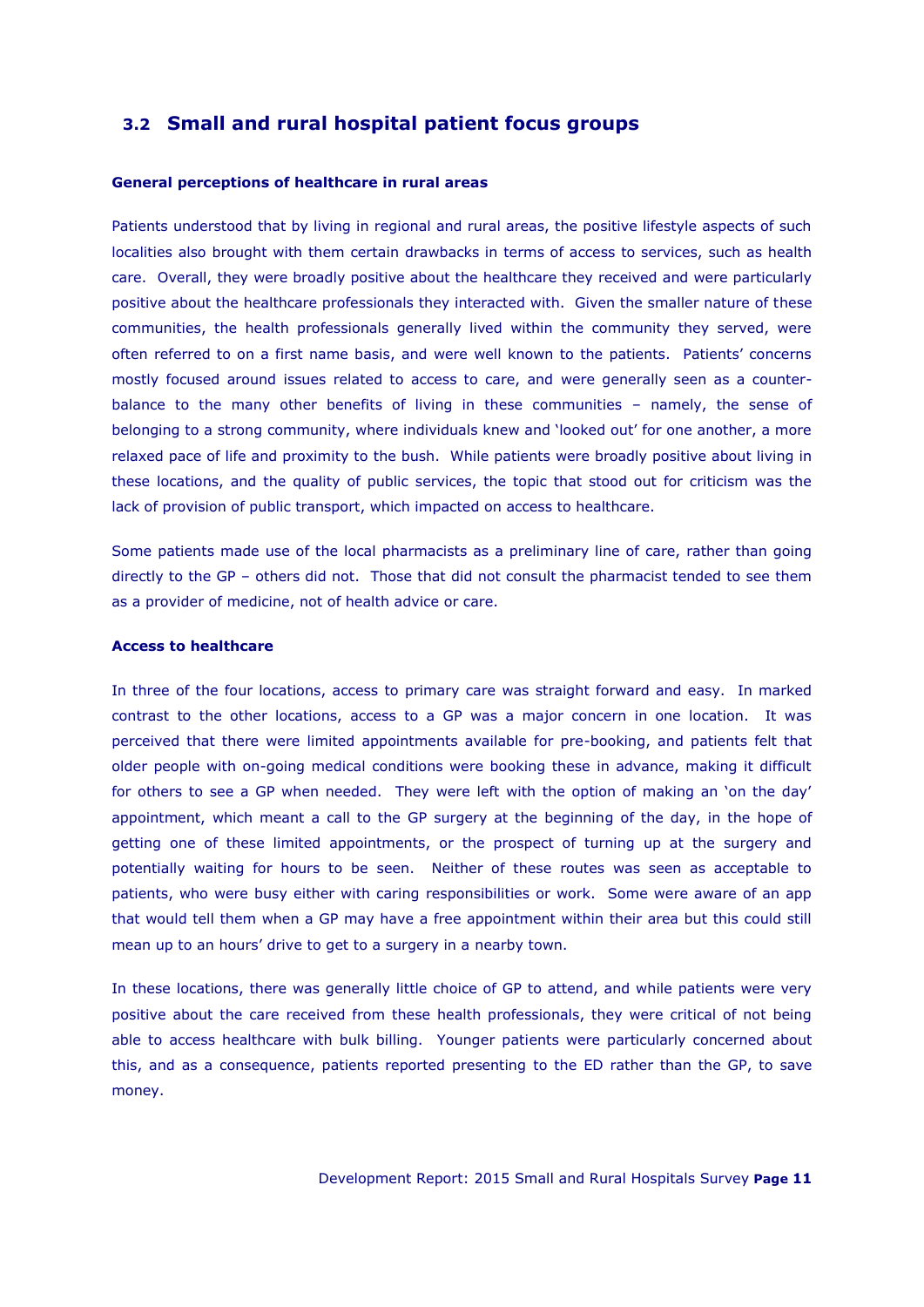The pathway of care experienced by patients trying to access these smaller hospitals was frequently less predictable, and less 'traditional' than that observed in more metro areas. Broadly, patients would either present at the ED, or be sent by their GP, but the smaller size of the local communities meant that patients frequently knew medical staff very well, leading to more informal routes to care. While many would present in the same way as those accessing larger hospitals, given the close nature of relationships with health professionals, some would either phone the ED or GP directly to discuss what they should do. This may be to establish their treatment needs, but was also just as likely to be a means of working out where the doctors were most readily available or which doctor was on a shift at that time. For example, in one location patients would ring to find out whether the doctor was currently doing ward rounds at the hospital, was at the health centre or in the ED, so that they presented themselves in the location where they would be seen the quickest. In one of the group locations, patients mentioned that there was only one doctor and two nurses at the hospital, so they would frequently call to talk through the best course of action, rather than presenting themselves at the hospital. This doctor was very flexible, volunteering to make home visits, and also making himself available around the clock. One patient gave the example that they knew the doctor was attending a local social event, so they rang him on his mobile, rather than going to the hospital.

*"If he doesn't think someone's fair dinkum, then he won't treat them. Some swear by him, some swear at him."*

As a consequence of these informal routes into healthcare, there was very little discussion around waiting times when accessing the ED or hospital. Having established whether or not staff were busy, patients would either choose not to address their health issue, delay presentation, or drive to a different hospital.

Given the greater distances that patients lived from the hospitals, it was not generally seen as worthwhile calling an ambulance as they could drive or be driven to hospital before the ambulance could reach them. Only in circumstances where there was no-one capable of driving was an ambulance called.

Several of the smaller hospitals did not have reception staff. This meant that it was generally the nursing staff who met patients on arrival.

### **Care and treatment**

Patients were overwhelmingly positive about the care received from health professionals, and, broadly speaking, the smaller the community, the closer and more positive the relationships and higher the rating of the care received. Patients tended to be marginally more complimentary of nursing care than of the doctors, with patients appreciating the time and personal attention they received from the nurses. They believed this was a key benefit of being treated in a smaller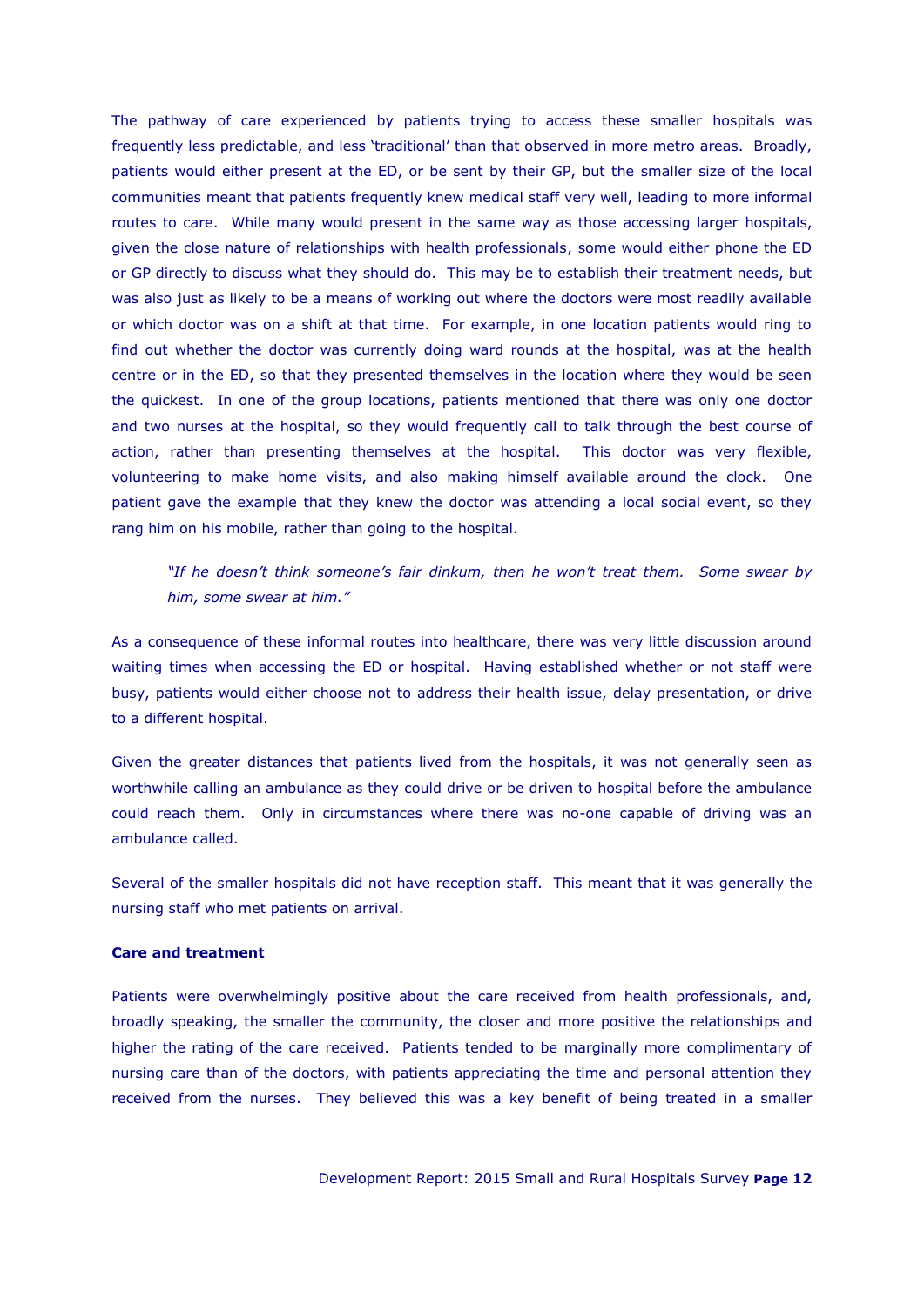hospital – that they knew the doctors and nurses taking care of them, that the ratio of staff to patients was better, and that the nurses were less rushed.

They reported positive experiences of staying overnight in the small hospitals, finding the nurses friendly, helpful and responsive when they needed their attention. In contrast, patients described overnight stays in larger hospitals as crowded, and reported often having to wait a long time for a nurse to help them. (It's worth noting that it is likely that they are admitted for more minor issues at their local facilities than at larger hospitals, and as a consequence, are likely to be less uncomfortable, less worried and potentially in less pain).

Opinion of the treatment received was more mixed. While all patients were quick to say that the health professionals did an excellent job with the facilities they had available, there were numerous examples of patients presenting at the hospital and the health professionals not having the knowledge or equipment to diagnose or treat them. This was noticeably different from previous discussion groups with patients in metro areas.

Some of the hospitals were described as dilapidated and antiquated and the facilities were perceived as having declined over the last 10-20 years. One patient gave the anecdote that his broken ribs went unidentified by the doctor using an older x-ray machine in one location, but were immediately diagnosed when x-rayed in the large regional hospital. Another patient gave an example of a snake bite that went undiagnosed by all three doctors at the small hospital, and they were only able to identify the problem by phoning health professionals elsewhere. However, there was a broad acceptance that these limitations were acknowledged by both health professionals and patients – it was not realistic to expect state-of-the-art expertise in small hospitals – and they worked within these limitations.

#### *"You know, they're not doing brain surgery with chop sticks and a butter knife!"*

In all four groups there was frustration that while each small hospital had an x-ray machine available, the radiographer was only available one day per week meaning that the machine lay idle, and they either had to wait to be scanned, or travel to a facility elsewhere.

Concerns about privacy or pain management were not raised in any of the four groups.

#### **Maternity**

There was some variation in the provision of maternity care. Those in one location were required to attend both ante- and post-natal appointments in a large regional hospital; those in a second location said they received shared care, between their GP and the local hospital. Some patients had received care from a regional community midwife, but were conscious that she had a huge geographical area to cover and that this service was under-resourced.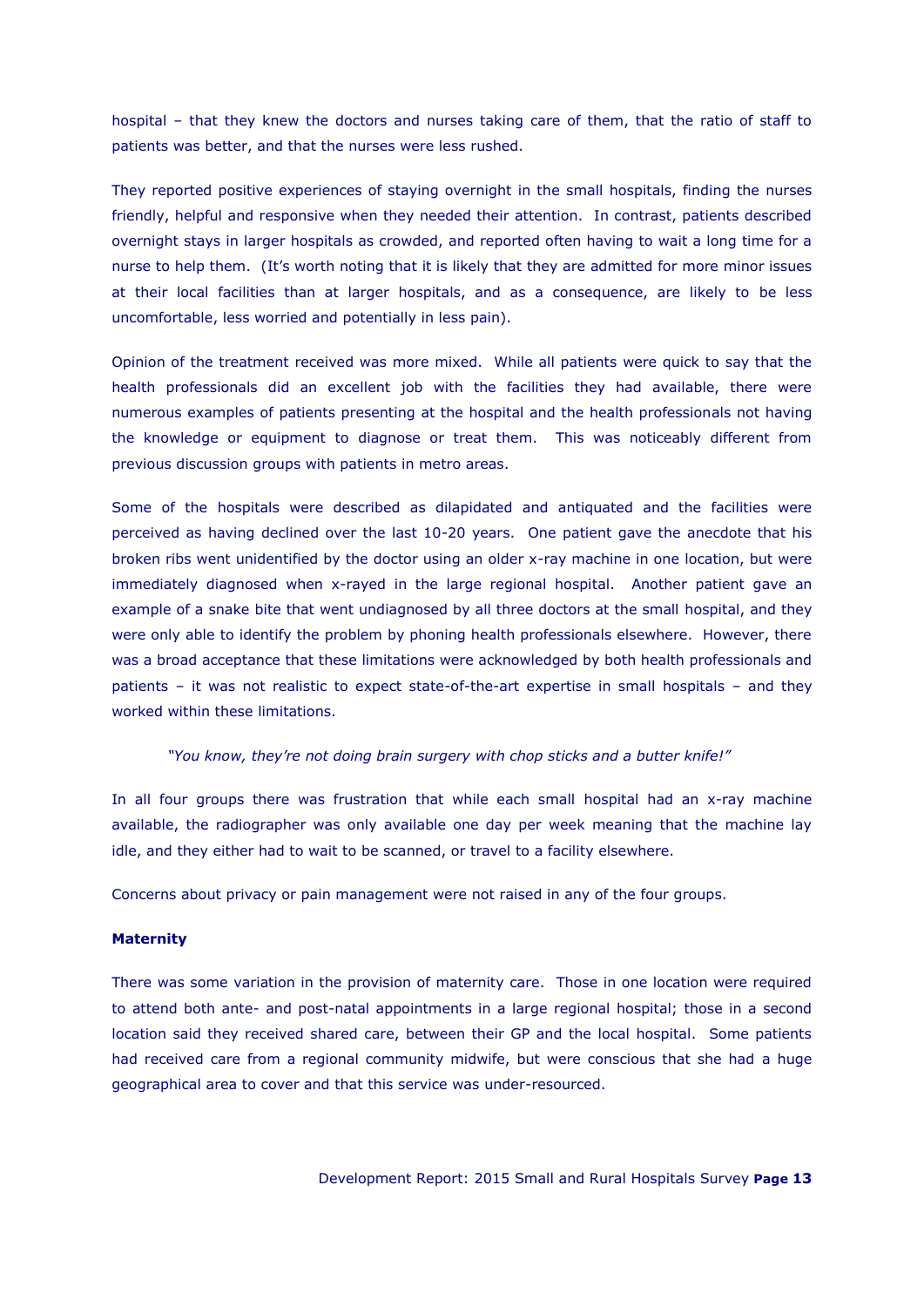Those being cared for at one of the larger small hospitals were able to give birth there, but while they could receive a spinal block in the case of an emergency caesarean, they were not able to receive an epidural for pain management during labour. Some mothers chose not to give birth at this hospital, and preferred to drive 50km to a slightly larger hospital in a nearby town where the facilities were considered cleaner, better resourced and with more services.

*"There's a few who give birth in the Wombat Hotel, because they didn't make it all the way to (medium-sized regional town)!"*

One patient narrated her experience of miscarrying at the small hospital. As she was not in labour, it was not considered necessary to transfer her to the large regional hospital, however she felt that the doctors at the small hospital did not know how to treat her, and nor did they plan the follow-up care that she felt was necessary.

#### **Specialist care**

There was criticism about the referral process to specialists; namely the time and cost involved. Some patients gave examples of where the GP did not have up to date, or accurate, information on which specialists to refer to – meaning that time and money was wasted attending appointments with a specialist who was not in fact able to help them or their child. There was concern that travelling to Dubbo, Wagga or Sydney for a referral was not convenient, and that the reimbursement for the expense of staying overnight was insufficient. The costs of visiting a specialist were sometimes seen as so prohibitively high that patients would delay until the problem became urgent, and then they would present as an emergency. Others reported lengthy delays in getting to see specific specialists – for example, a nine week delay to see a gerontologist and an 11 month delay to see an orthopaedic surgeon. Patients also reported frustration that having received an appointment – for example, for knee surgery – these appointments could be repeatedly cancelled by the specialist or the hospital.

Those who had an ongoing condition (or a family member with one), were particularly frustrated at the endless cycle of referral they were required to go through to access the specialist. While knowing that they would need to see the specialist again in, say, 10 months, they could only do so by being re-referred by their GP and incurring additional expense. This cycle was seen as pointless, adding cost and benefitting no-one, and there was irritation that they could not simply book a follow-up appointment directly with the specialist.

#### **Transfer**

The process of transfer to a different hospital was not perceived as a problem. Patients either chose to drive themselves, be driven by a family member or friend, or were taken by ambulance. There was acceptance that an ambulance may take longer given the large distances needed to reach their rural homes, so patients frequently preferred to use their own car so as to get to the larger hospital quicker.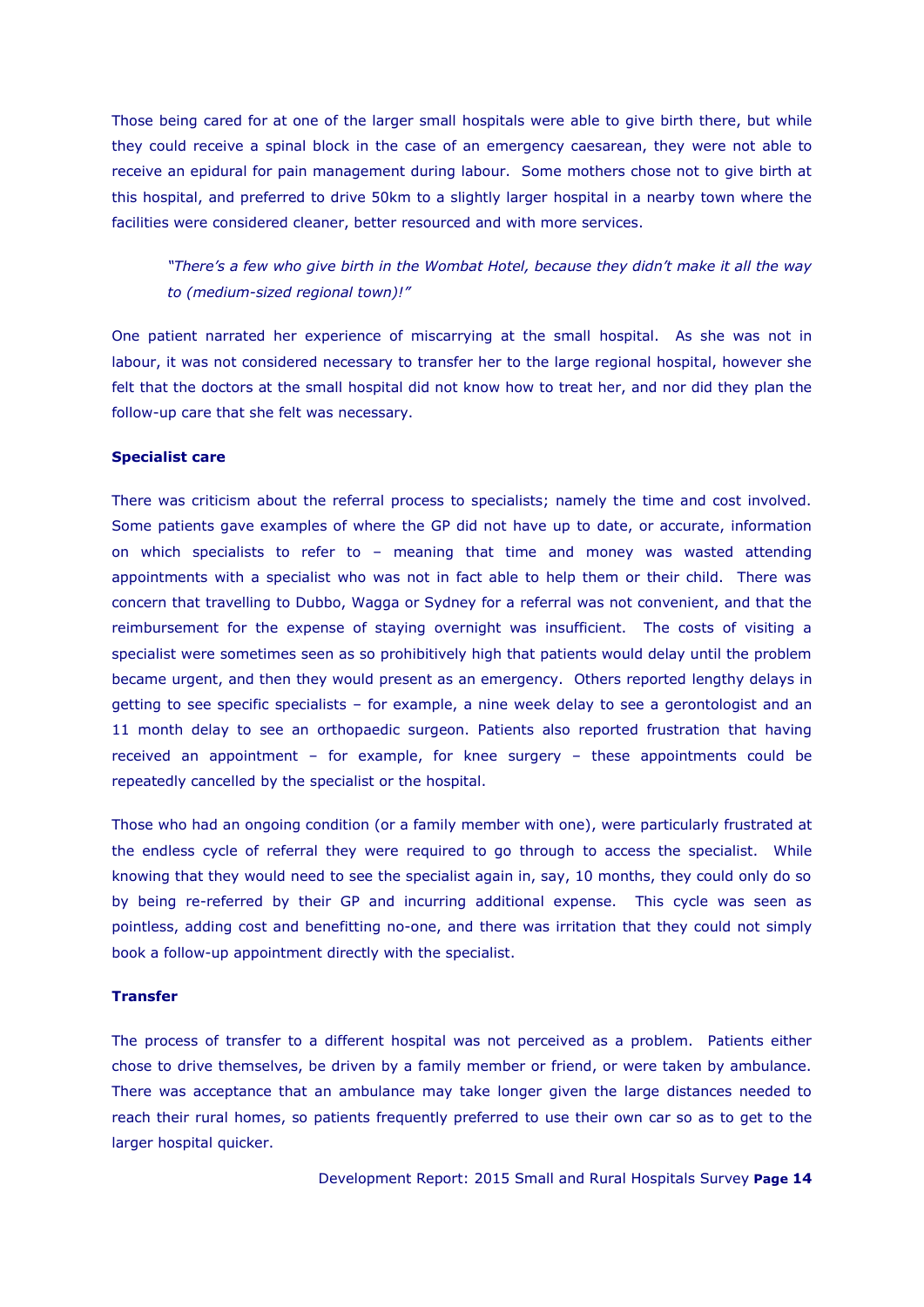Concerns around transfer of care to a larger hospital focused on the experience at the larger regional hospitals. Experience varied depending on which regional hospital the patient visited. While some were broadly positive, others felt that the larger regional hospital was chronically understaffed, with excessive waiting times and very crowded waiting areas. All four groups preferred to be treated in their local hospitals, if at all possible. While the health professionals were recognised as having greater expertise and access to more modern technology, patients dreaded going there, and would consider strategies to avoid doing so because of the wait times and conditions. For example, they would drive themselves to a nearby medium-sized hospital to avoid being transferred to the large regional hospital.

Patients in three of the four groups were critical that the health professionals at larger regional hospitals were new migrants, trained overseas, whom they found difficult to understand. They described the staff in racially insensitive terms, and some perceived these health professionals as operating to lower standards of care that they believed were acceptable overseas.

#### *"They're all Indian staff and they don't speak English"*

There was also criticism that when transferred to larger hospitals they might be treated by student doctors who were not sufficiently experienced, nor supervised. Several patients cited examples where the student doctors had made it clear they did not know what to do, and understandably patients lacked confidence and trust in their care.

*"The student doctor said 'What are we going to do – this is in the too hard basket'"*

#### **Discharge**

The discharge process was straightforward, and raised few concerns for patients. Those in the smallest hospitals liked the fact that they were generally unrushed, whereas patients in the larger of the small hospitals were more likely to feel that they were being discharged when they might have benefitted from a longer stay in hospital.

The main issue raised by patients was that they may have no way of getting home from hospital after discharge. If they have been transferred to a large regional hospital by ambulance, there is no public transport to get home, meaning that they were reliant on friends and family being willing, and available, to pick them up. This was especially a concern for those patients who lived alone.

There was also some criticism that the local pharmacy may not have the medicine prescribed by the GP or hospital staff and as a consequence they might have to delay the start of their treatment while the medicine was sourced, or brought in from a large regional town. There was also some concern that the pharmacy may not be open at the weekend, again meaning possible delay in starting medication.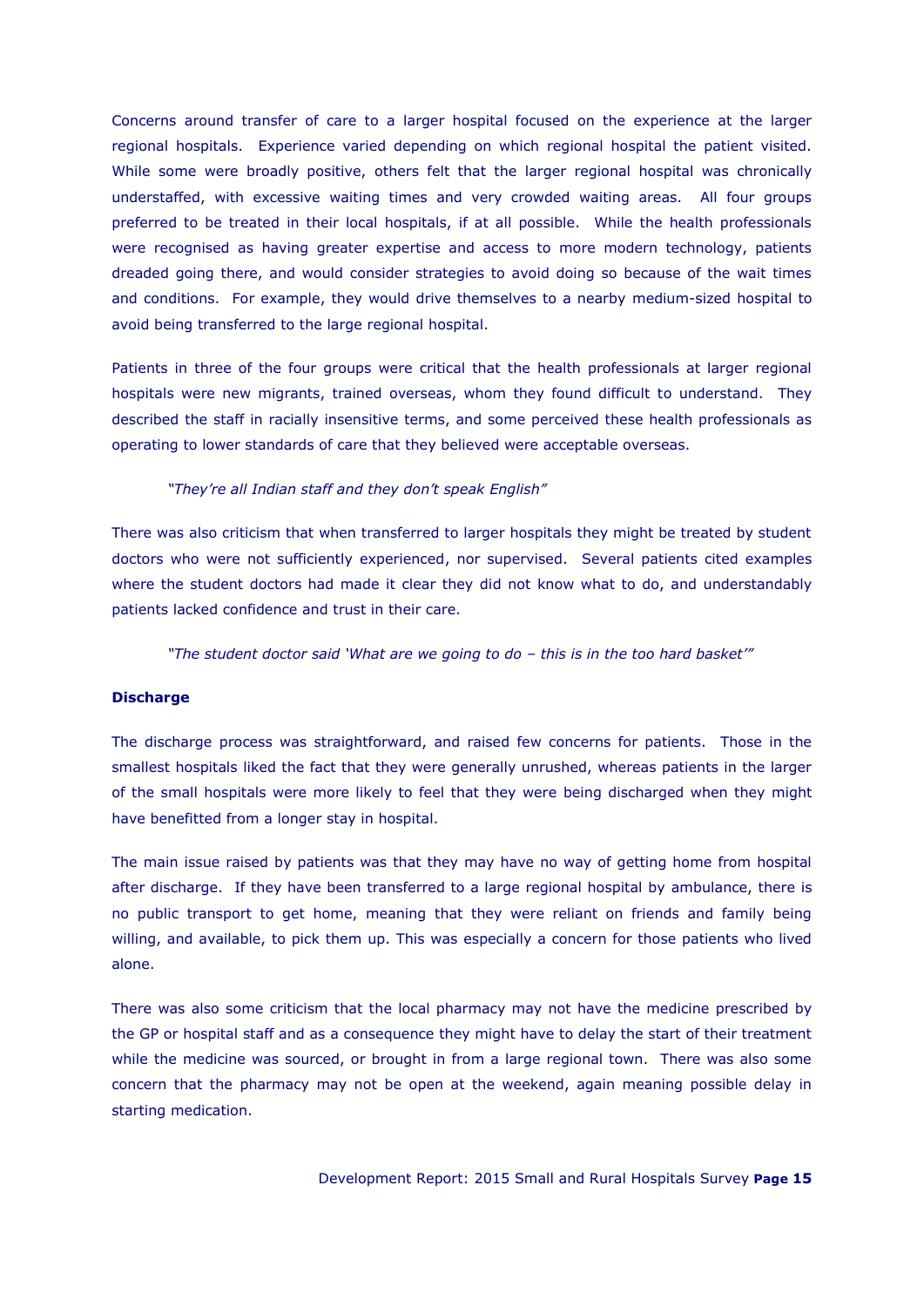## **Summary – Implications for the design of the SRHS**

Based on the findings outlined above, the following areas were identified for potential inclusion in the questionnaire.

### **Access to healthcare**

- Whether an emergency arrival or a referral
- Waiting time for referral
- If an emergency arrival, whether sought telephone advice before attending hospital

### **Care and treatment**

- Attitude of health professionals politeness, empathy, concern, ability to communicate effectively
- Confidence in the ability of health professionals
- Accuracy of diagnosis
- Whether hospital had the equipment necessary to treat patient

### **Specialist care**

- Waiting time to see a specialist
- Whether referred to an appropriate specialist
- Cost of specialist care

## **Transfer**

- Method of transfer car or ambulance
- Whether patient's injury/condition was dealt with or whether they were transferred or referred to a different facility to conclude their treatment

### **Discharge**

- Whether patient felt ready to be discharged
- Whether transport home was a problem
- Whether able to get medication promptly from pharmacy, or delayed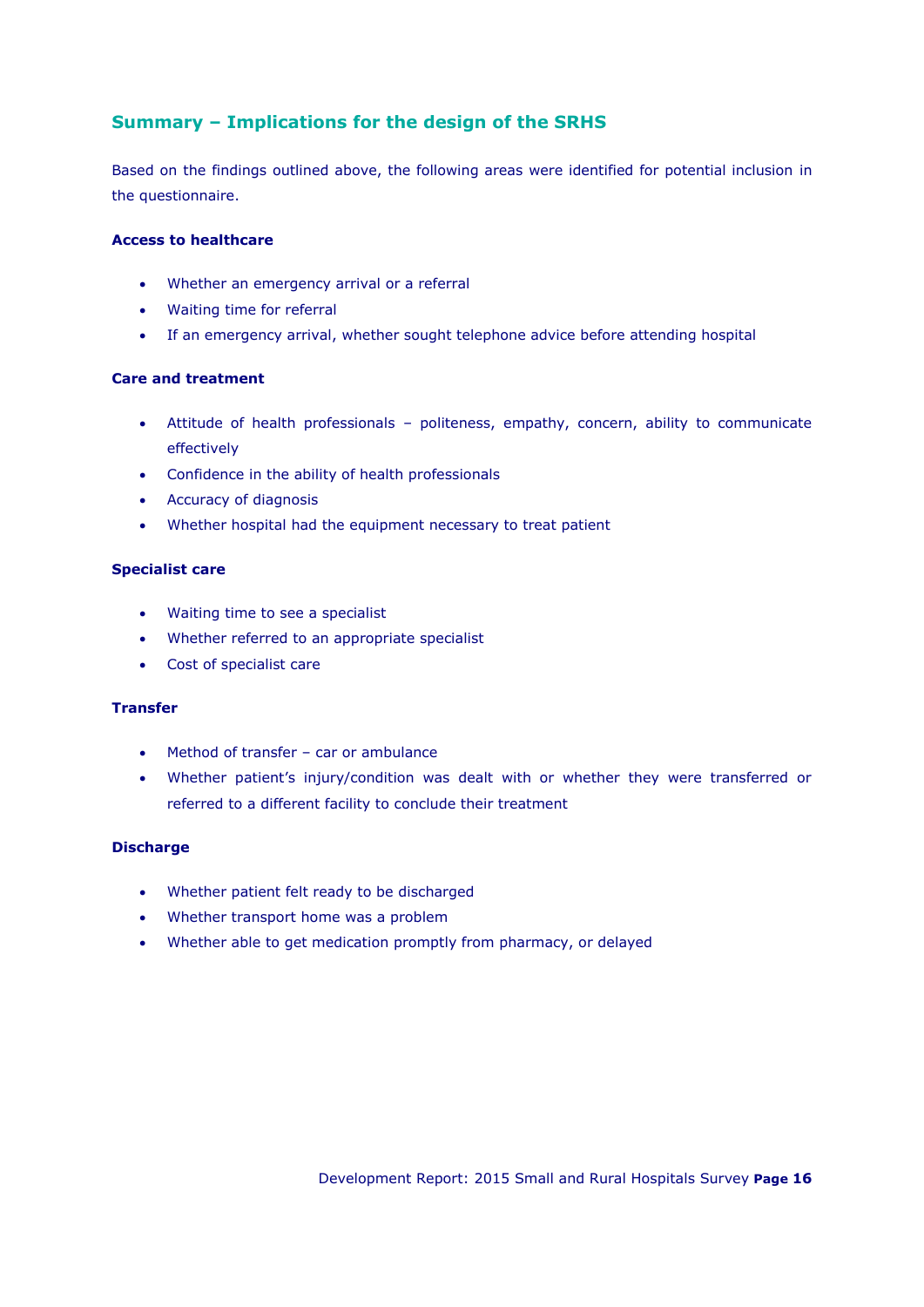## <span id="page-19-0"></span>**3.3 Stakeholder engagement**

Fifty-one stakeholders were invited to submit content they wanted to see included in the questionnaire. Sixteen stakeholders participated, submitting 52 additional topics or questions for inclusion. In addition, a workshop was held in which the project Advisory Committee further refined the topics. Five clear themes emerged from this exercise.

### **Emergency department presentations**

Stakeholders and workshop attendees are interested in including questions that are specifically related to presentations at emergency departments and the reasons why patients make the decision to present to or leave the emergency department:

- Reasons for attending the emergency department
	- o Do patients present to the emergency department because they are unable to access primary care or community care services?
- Reasons for leaving the emergency department without treatment

## **Transfer of care**

There is interest from stakeholders and workshop attendees to understand patient experience related to transfer of care both into and out of small hospitals:

- Delays to transfer
- Quality of communication about the transfer
	- o Between the transferring and the receiving hospital
	- o Between staff and patient
	- o Between staff and family/carer of patient
- Quality of patient handover
- Any difficulties experienced by the patient getting home if they were transferred out of their local area to a different hospital

## **Aboriginal and Torres Strait Islander patients**

Aboriginal and Torres Strait Islander patients were identified by a number of stakeholders and workshop attendees as a patient group that they are interested in engaging with and providing appropriate services to. They would like the questionnaire to assess:

- Whether the small and rural hospitals provide a culturally appropriate environment, such as:
	- o Culturally appropriate information and material available to patients, such as posters, information sheets etc.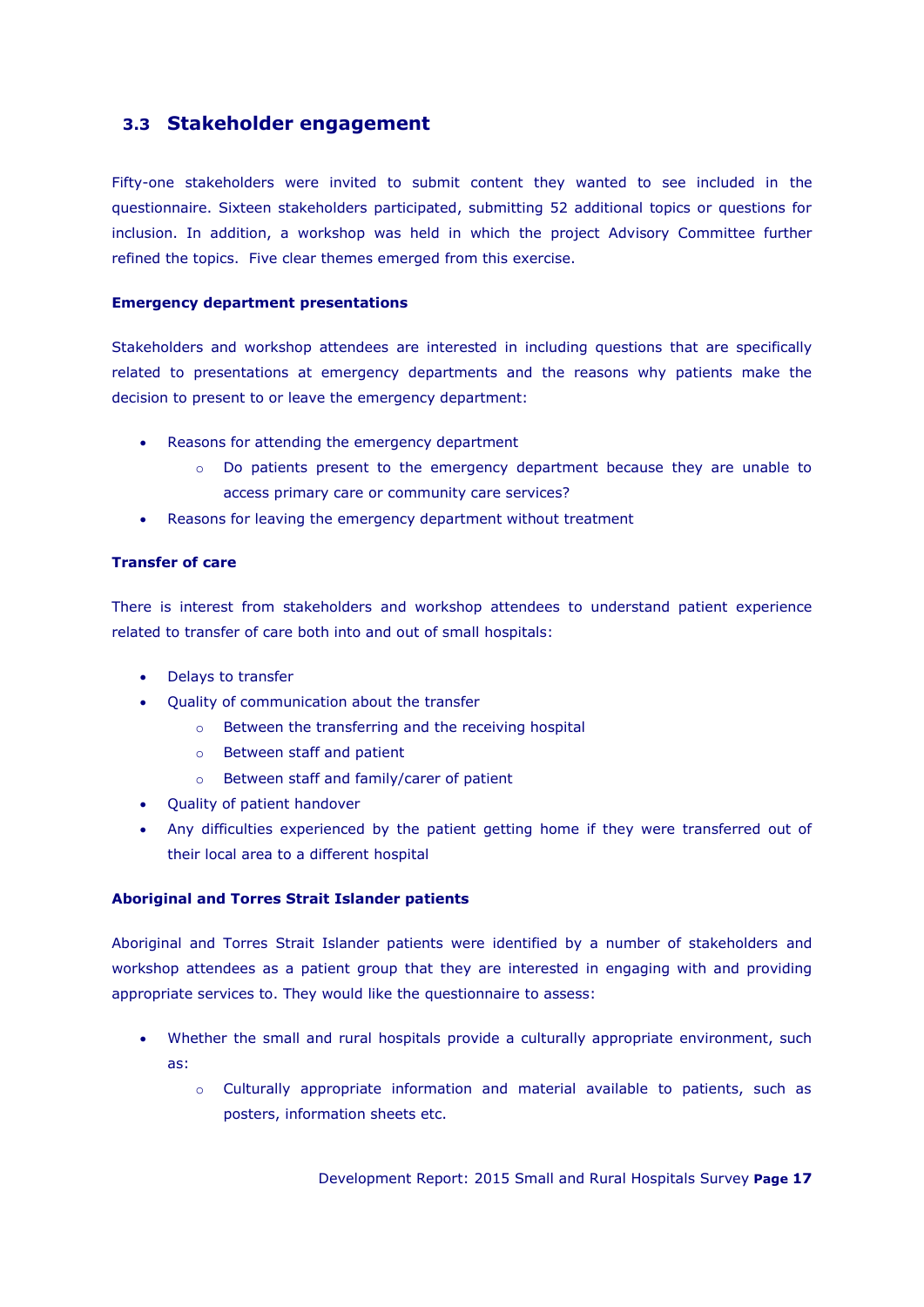- o Aboriginal Health Liaison Officers available for consultations with patients who would like to see them
- Whether all patients were asked on admission whether they identified as Aboriginal, Torres Strait Islander, both or neither

### **Access to services**

The ability of patients to access the services that are appropriate to them was another theme that stakeholders and workshop attendees identified for inclusion in the questionnaire. There were a number of different dimensions to access that were identified:

- The ability to access the service over the phone to make a booking
- The ability to access specific or specialised services through their local hospital
- The ability to access their own doctor during their inpatient stay

### **The care environment**

Finally, the fifth major theme identified from the pro forma replies and the workshop was the need for questions about the care environment, including staff. One stakeholder identified that although questions about staff are important for accessing patient experience, care will need to be taken to preserve confidentiality in results for very small hospitals, where a rating of staff performance may be a performance review of a single doctor/nurse. Aspects of the care environment identified were:

- Hand hygiene practices
- Aesthetics (a 'calming, healing' environment)
- Quality of food and hydration
- Communication from staff
- Noise at night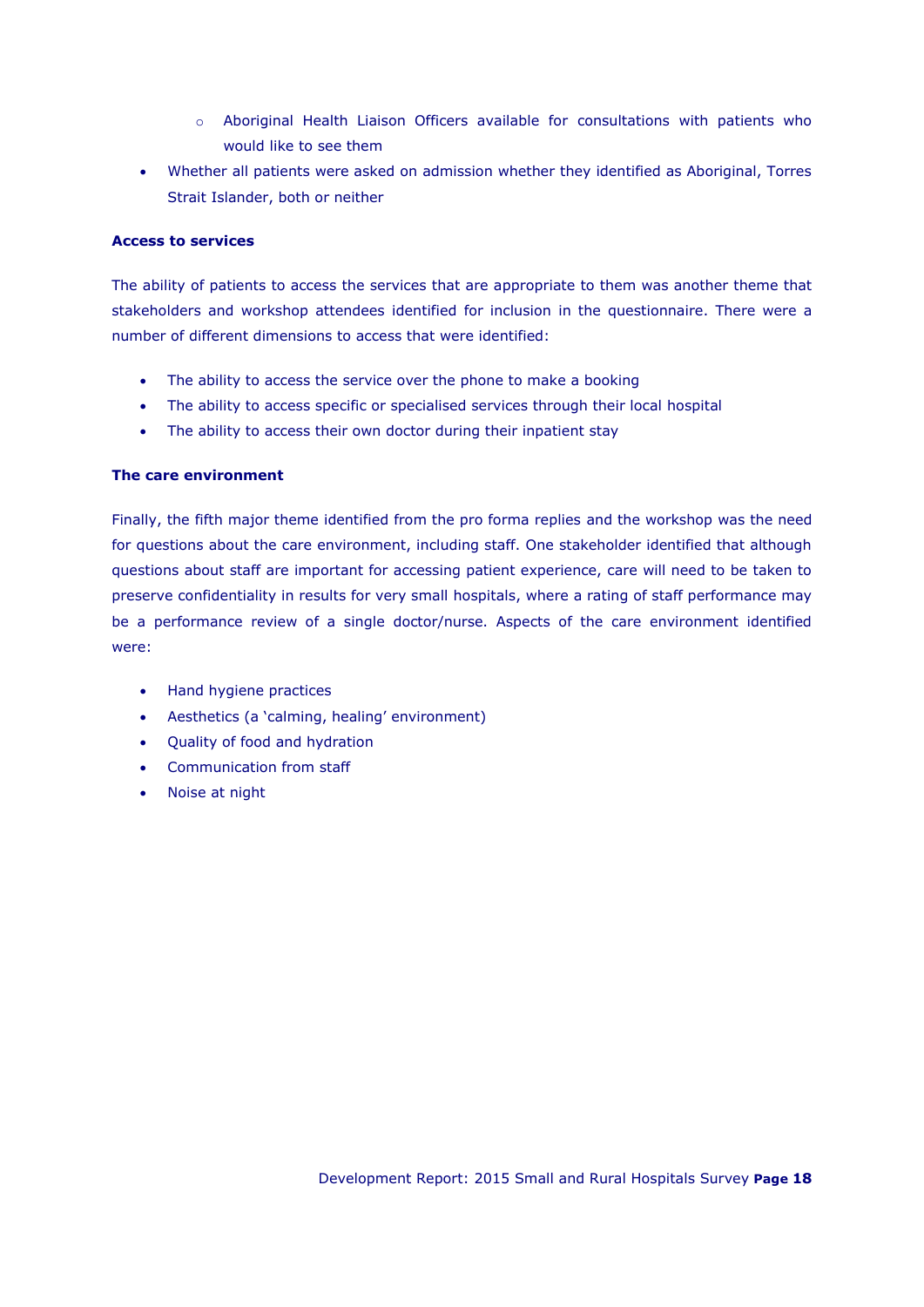## <span id="page-21-0"></span>**4. QUESTIONNAIRE DEVELOPMENT**

This section summarises how the various stages of the development process were brought together - the evidence check, the patient focus groups and the stakeholder consultation and workshop.

This process involved:

- Applying parameters/rules to guide the questionnaire development
- Creating a list of potential question areas for inclusion in the questionnaire
- Consideration of other implications arising from each stage of the development
- Applying amendments arising from the Adult Admitted Patient Survey review
- Several rounds of cognitive testing
- Extensive consultation between BHI and Ipsos

## **Development of rules/design parameters for the questionnaire design**

The design of the SRHS built on the rules and design parameters established in the development of the Adult Admitted Patient Survey (AAPS) and the Emergency Department Patient Survey (EDPS). The same planned approach – of consultation with patients and stakeholders, and review of 'best practice' patient surveys – was adopted. 'Tried and tested' questions as a design starting point, were also used where appropriate. Similarly, the design was a process of extensive discussion between BHI and Ipsos, and finalised through cognitive testing.

These common rules and design parameters included: that the primary focus should be the patients' experience of care and factual rather than judgemental assessment; inclusion of an overall rating question; use of balanced rating scales; avoidance of double-barrelled questions (wherever possible); avoidance of leading or biased question wording; using a limited suite of question formats and response options for ease of completion; using plain English throughout; and providing 'don't know' and 'not applicable' options only where essential.

To align with and allow comparison with the AAPS and EDPS, the questionnaire includes the set of national core, common patient experience questions, on behalf of Patient Experience Information Development Working Group (PEIDWG). This meant that these questions could only be amended if agreed by PEIDWG, resulting in some inconsistency in relation to the design parameters outlined above.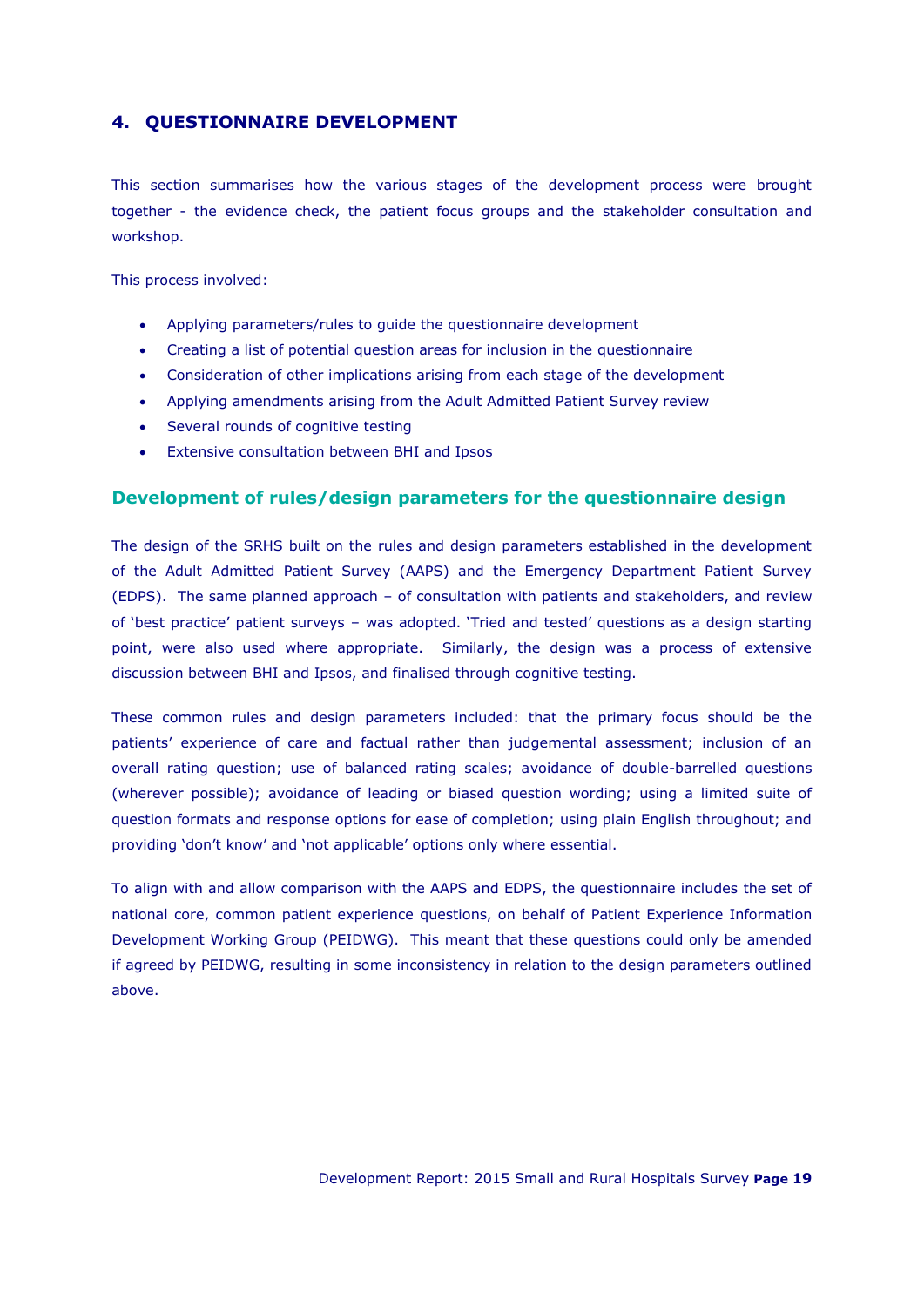## **Potential question areas**

The potential question areas indicated by each stage of the development process were brought together to create a comprehensive list of possible topics. This included a range of issues relating to:

- Mode of admission
- Delays in referral
- Attitude of staff
- Responsiveness of staff
- Organisation and communication of staff
- Competency of staff and quality of treatment
- Information provision and communication with patients, and efficiency of handovers
- **Privacy**
- **Complaints**
- Pain relief
- Cleanliness and hygiene
- Food/diet
- Referral to a specialist (time and cost)
- Transfer to/from other facilities
- **Discharge**
- Overall ratings of care
- Patient suggestions for improvements
- Demographics and health status information (including questions required for standardisation purposes)
- Data linkage permission.

The full list of potential question areas can be found in Appendix G.

This comprehensive list, drawn from all developmental stages, was used as the basis of the initial questionnaire design, and then refined through consultation and testing.

## **Cognitive testing**

An essential part of the development process was the undertaking of cognitive testing to ensure the validity of the questionnaire. The aim of this is to ensure that participants were able to understand and answer the questions and that they were consistently interpreted in the way intended. This stage of development was particularly valuable given the large variety in patient experiences and pathways that it highlighted.

The cognitive interviews were conducted in two rounds. The first round provided an opportunity to assess whether the instrument successfully captured the full range of small and rural hospital patient experiences. This was then graphically designed and tested in the second round, to ensure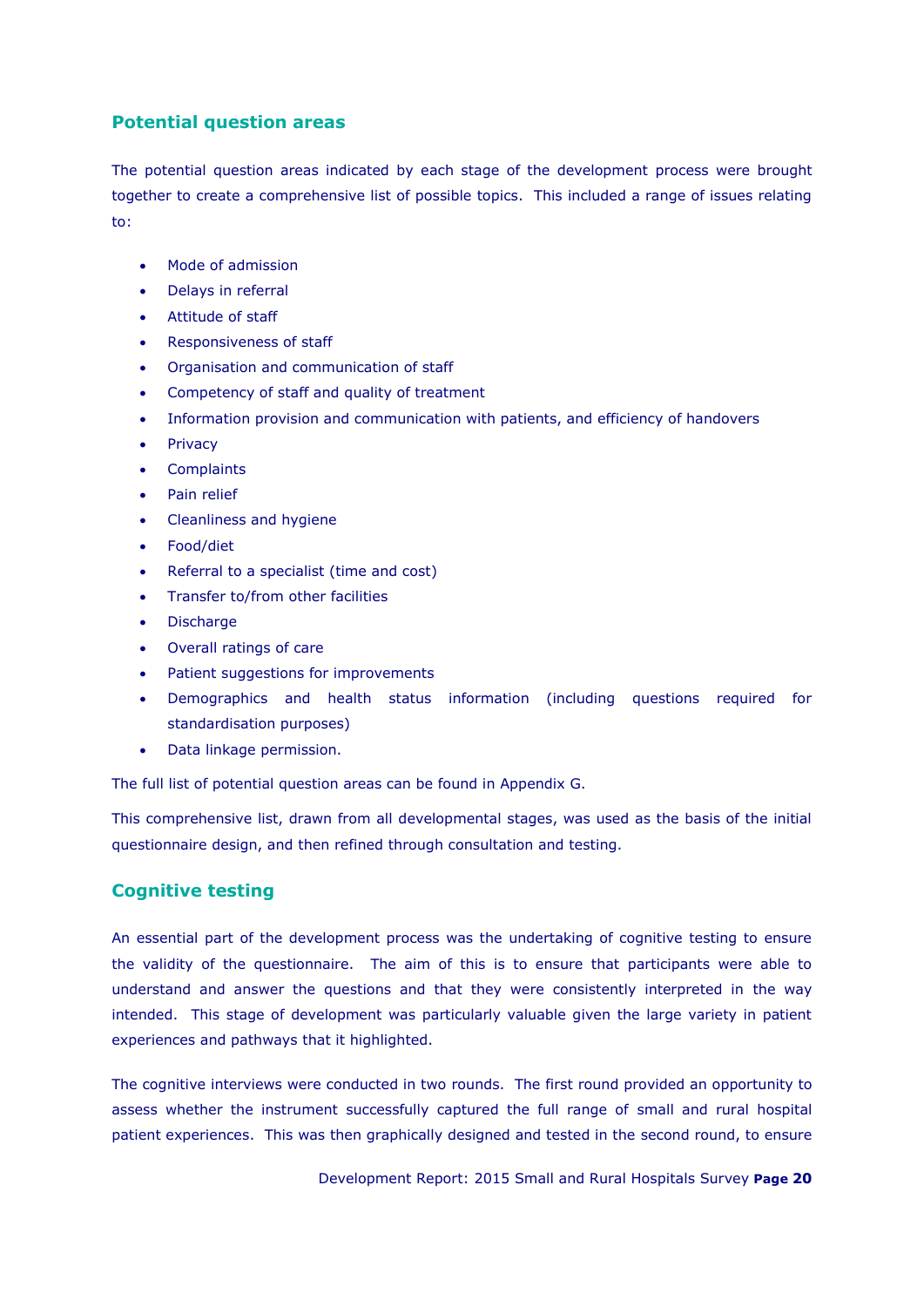that the layout of the questionnaire encouraged participation and supported successful completion of the questionnaire.

A summary of the edits made as a result of the cognitive testing phase and subsequent discussion between BHI and Ipsos SRI, follows below:

- A number of questions were developed to identify the pathway of care for patients attending small and rural hospitals, specifically relating to the incidence and impact of receiving hospital care in several different settings
	- $\circ$  A question was added to establish whether the patients' experience at the named hospital was planned, an emergency or the result of being transferred from another facility (Q1), and if, at the end of their stay, they were transferred elsewhere (Q54)
	- o Questions were developed to identify whether the patient left the named hospital for tests or treatment elsewhere, the time spent elsewhere and the reason for doing so (Q46-Q48)
	- o Additional questions were included to understand the range of problems relating to this transfer, and the effectiveness of medical handover between facilities (Q49 and Q50)
- A question was added to address problems patients may have in accessing medication after discharge (Q64)
- A question was designed to address the cost of accessing treatment and care, including costs related to accommodation and transport for the patient and any others accompanying them (Q69)
- Two questions were included to understand the recurrence of patients subsequently attending ED, or being readmitted, after discharge (Q79 and Q80)
- Additional answer categories (Q10) and routing (Q19) were added to address the fact that patients may not be treated by a doctor, but by other health professionals, during their stay in hospital. Similarly, other questions were changed from the AAPS version to refer to 'health professionals' rather than the 'doctor' to reflect the greater likelihood of only being treated by other health professionals and concerns that the results may identify individual doctors (Q38-Q40).

Appendix H details the development process for every individual question in the final questionnaire, including the primary reason for inclusion, the source question (where applicable)